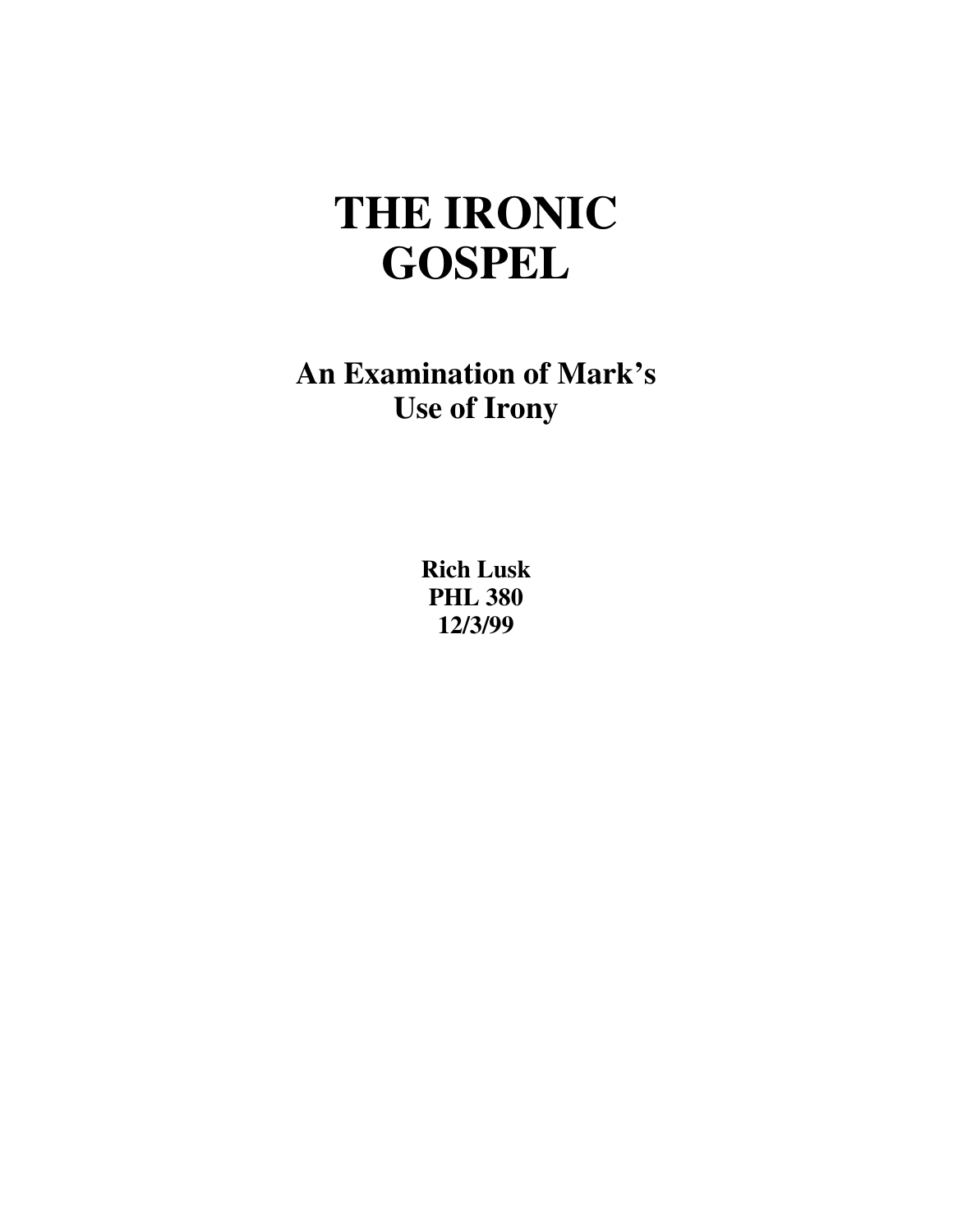### **INTRODUCTION**

 Recent decades have a seen an explosion of literary interest in the Bible. In 1960, Edwin M. Good could lament, "We have failed...to raise the genuinely literary question about the Bible. I mean that we have been so concerned (and properly concerned) with its truth, both factual and religious, that we have not investigated the literary means the Biblical writers used to convey their truth."<sup>1</sup> This is no longer the case, as the extraordinary amount of scholarship now available concerning "the Bible as literature" indicates. One of the major breakthroughs in biblical literary criticism has been the discovery of the pervasive use of irony as a communicative strategy. As Jerry Camery-Hoggatt has pointed out, biblical literary critics have now "discovered irony in places where it would have been virtually invisible before."<sup>2</sup> But, of course, a statement like this one raises a few eyebrows. If irony was invisible to Bible readers of the past, is it really there? Or is this a classic case of over-interpretation? These questions lead to further questions: What exactly is irony, anyway? How can it be identified? Where is irony located -- in the author's intention, in the text, or in the understanding of the reader? All of us are familiar with the ironic in literature, but what makes irony ironic? Is irony something intuitively grasped by the reader, or is it also possible to give a philosophical account of it? What rhetorical strategies are used to communicate irony and what interpretive strategies allow us to understand the ironic properly? Are there rules for interpreting irony? This paper will seek to address just these kinds of questions, though it

<sup>1</sup>Edwin M. Good, *Irony in the Old Testament* (London: S.P.C.K., 1965) 9. <sup>2</sup>Jerry Camery-Hoggatt, *Irony in Mark's Gospel* (Cambridge: Cambridge University Press, 1992) ix.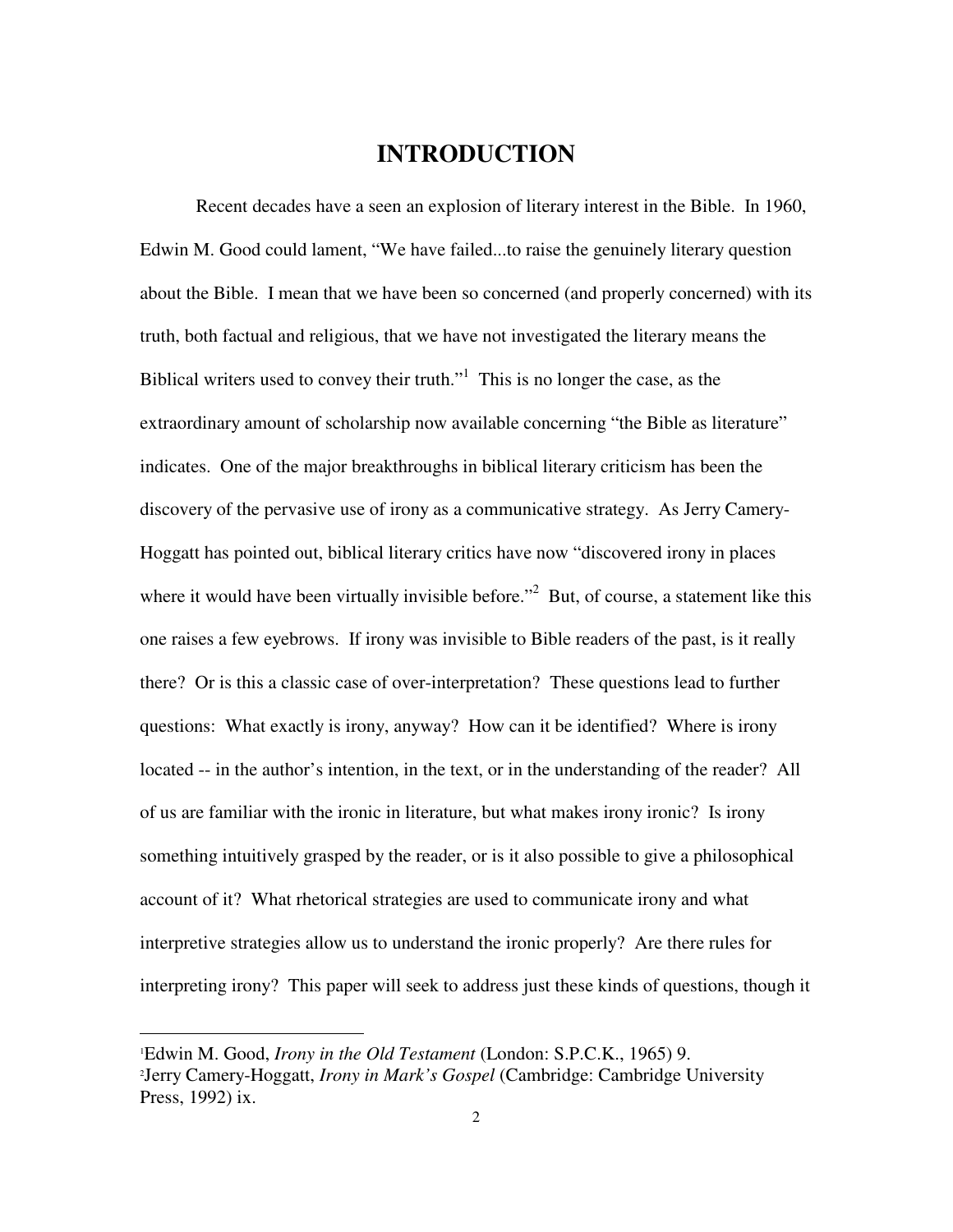cannot claim to do so in an exhaustive way.

## **MARKAN IRONIES**<sup>3</sup>

 While irony is a common literary feature of the Bible, no biblical writer uses irony more thoroughly than Mark. Frequently Mark employs ironic contrasts in order to create a theological impression upon the reader or summon the reader to act in a particular way. Mark is a veritable master of ironic narrative. He piles irony on top of irony, hitting the reader in all kinds of ways at several different levels. Consider the following examples of irony in Mark: $4$ 

- In Mark 1:40-45, Jesus cleanses a leper. He tells the leper not to let anyone know, but the leper disobeys and begins to preach openly. Ironically, in a dramatic reversal, because of the man's disobedience and Jesus' sudden popularity, Jesus himself has to take on the life of a leper, hiding out in the wilderness and not entering into the cities, so he can avoid the crowds. But in another turn of irony, Jesus' strategy fails and the crowds come to this "leper" anyway.
- · The much-discussed "Messianic Secret" (found in 1:25, 34, 43-45; 3:12; 5:43; 7:24, 36; 8:26, 30; 9:9, 30-31; 10:48) serves as a foil for several of Mark's ironic twists.<sup>5</sup> Mark 1:1 "tells the reader exactly what the author's main thesis is, and as a result, any

<sup>&</sup>lt;sup>3</sup>The propriety of beginning this paper with examples of irony rather than a definition of irony may seem dubious. But because virtually all experienced readers are familiar with irony to some degree, it seems a brief demonstration of the plausibility of finding irony in Mark's gospel is an acceptable starting point. Besides, as we will later discover, irony is hard to define precisely and can be better grasped through the use of illustrations. Examining irony in Mark will provide examples for later analysis.

<sup>4</sup>All Bible quotations are taken from the New King James Version.

<sup>5</sup>Of course, it goes without saying that Mark's concept of messiahship is intrinsically ironic: he presents a messiah who not only tries to keep his identity secret on several occasions, but also ends up crucified! When the time finally comes for his identity to be openly proclaimed (after the resurrection), his closest disciples remain silent (16:7-8)!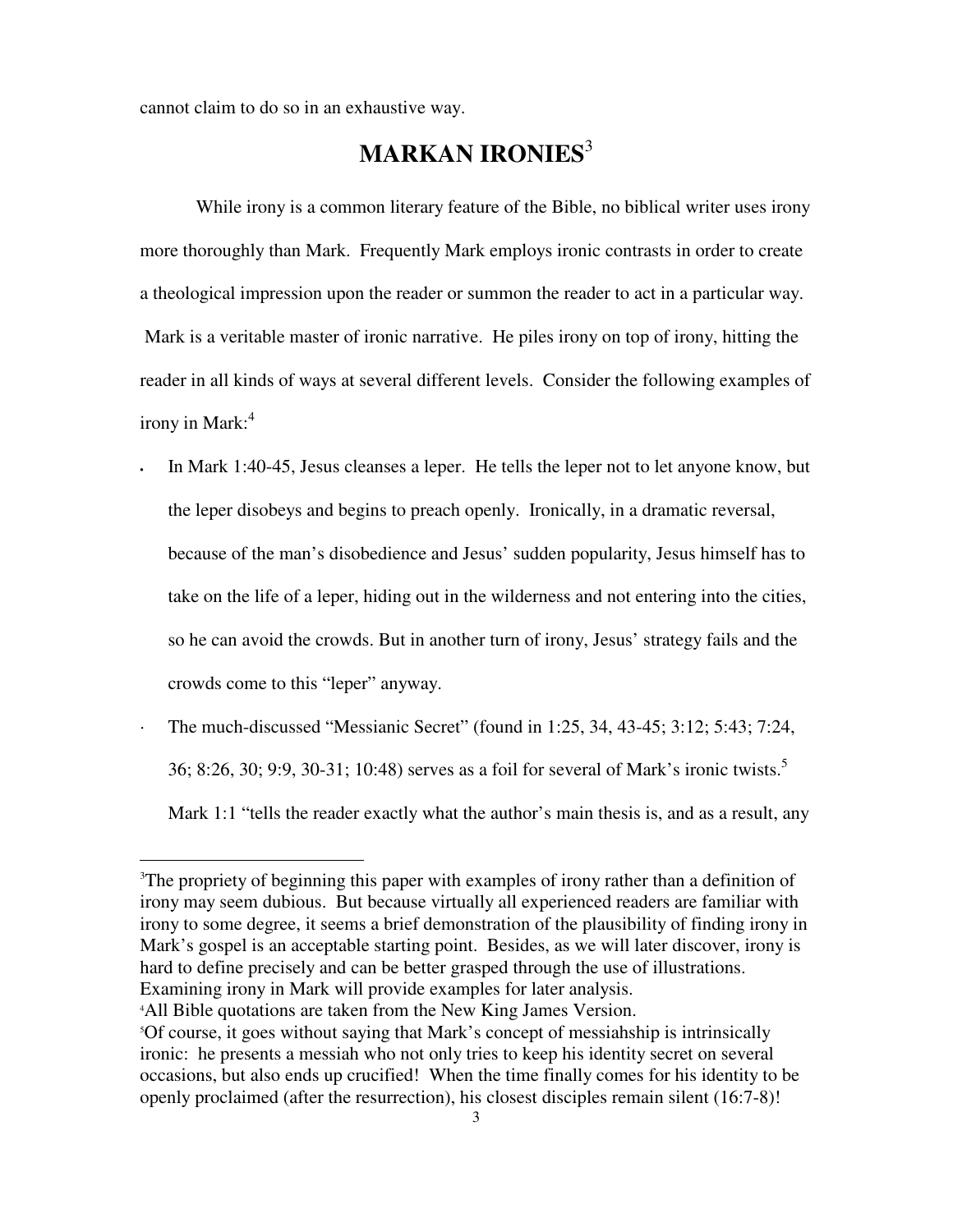confusion, secrecy, or misunderstanding about Jesus in the story strikes the reader as ironic because the reader always perceives the incongruity between the confusion about who Jesus is in the story and the relative clarity about who Jesus is in the mind of the storyteller."<sup>6</sup> Thus, when we see demons properly identifying Jesus, while his disciples and own family members do not understand who he is, we sense a great deal of irony. As the story goes on, the reader feels less sympathy for those who do not perceive who Jesus is, and the irony of the situation increases. The disciples seem to become more and more blinded, while things become more and more clear for the reader. What "goes over the heads" of the disciples is easy for the intelligent reader to grasp.

- In light of the "Messianic Secret," Mark 4:21-22 is ironic. Jesus makes the obvious point that no one lights a lamp in order to hide it away. Yet, when Jesus persistently refuses to let his identity be made public, he seems to be hiding his light. The public teaching of Jesus and his actions simply do not seem to fit, giving rise to an ironic tension that seems to be intentional on the part of Jesus.
- · In Mark 3:1-6, the Pharisees watch Jesus closely to see if he will heal on the Sabbath. Jesus asks them pointedly, "Is it lawful on the Sabbath to do good or evil, to save life or to kill?" When they refuse to answer him, Jesus goes ahead and heals the man. Immediately -- on the Sabbath -- the Pharisees join with the Herodians in plotting Jesus' destruction. As Camery-Hoggatt explains, this is a dramatic reversal, in which,

<sup>6</sup>Robert Fowler, *Let the Reader Understand* (Minneapolis: Fortress Press, 1991) 19. See also, Richard Hays, *Moral Vision of the new Testament* (San Francisco: Harper Collins, 1996), 75.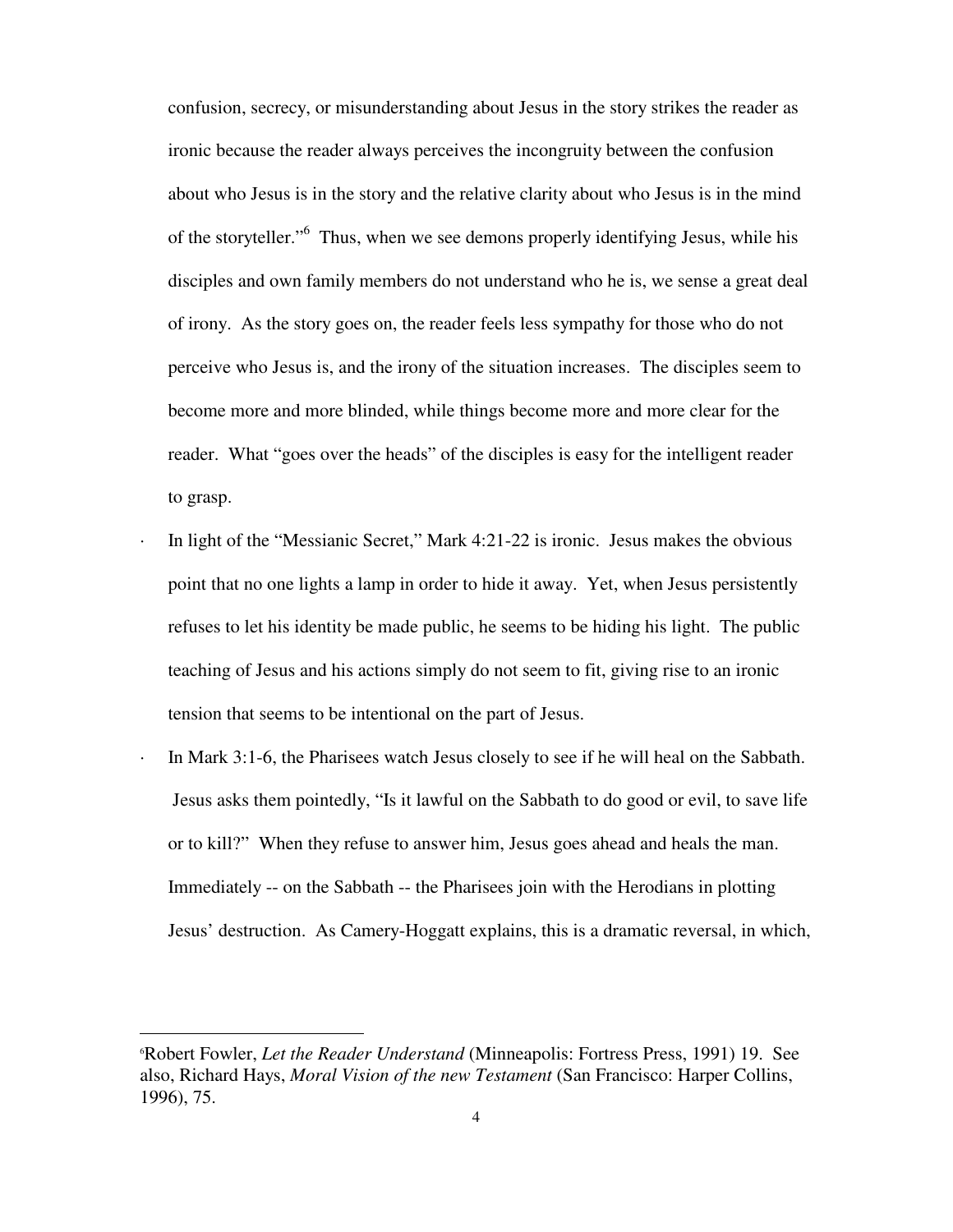"For the reader, the Pharisees' damnation of Jesus is self-damnation."<sup>7</sup> Apparently, the Pharisees, despite all their scruples about the Sabbath, believe it is lawful to kill on the Sabbath! In terms of Mark's narrative, the Pharisees certainly do not intend the irony, but the narrator has contextualized their action in such a way that the reader may see the irony in their response to Jesus.

Herod is called a king in 6:14, 22, 25, 26, 27. Virtually any contemporary of Mark, familiar with the political situation of Palestine, would be caught off guard by this description. In reality, Herod was no king. The highest title he ever held was that of tetrarch.<sup>8</sup> According to Josephus, Herod was actually deposed by Caligula for asking one too many times for a monarchical title! $9$  At best, his so-called kingship is an ironic parody of Jesus' kingship. Under Herod the people are "like sheep not having a shepherd" (6:34), with the obvious implication that Jesus is the remedy to this problem.<sup>10</sup>

Camery-Hoggatt perceives an ironic style employed in 6:14-29. John the Baptist and

 $\overline{a}$ 

<sup>9</sup>Camery-Hoggatt 145.

<sup>7</sup>Camery-Hoggatt 119.

<sup>8</sup> I am sure some commentators would want to dispute the presence of irony in this passage because a tetrarch could technically be referred to as a king. However, the fact that Matthew and Luke generally use the more proper term tetrarch instead of king seems to indicate Mark is up to something in his repeated use of the word king. Mann says Mark may only be reflecting local usage in calling Herod a king, but offers no support. If anything, the unpopularity of Herod with his largely Jewish constituency would seem to make it highly doubtful he was "popularly" hailed as a king, especially considering the emperor, much to Herod's embarrassment, refused to grant him this title. See C. S. Mann, *Mark: A New Translation with Introduction and Commentary* (Garden City, New York: Doubleday, 1986) 295. Thus, I believe I am justified in seeing Mark hurl a subtle but ironic barb at Herod in this text. Mark is mocking Herod's kingship just as the Jews and Romans will later mock the kingship of Jesus.

<sup>&</sup>lt;sup>10</sup>Perhaps this explains the otherwise strange detail in 6:39 that Jesus commanded the people to sit on "the green grass." Mark might be giving us an intertextual echo of Psalm 23:1-2, with Jesus taking on the role of Lord and Shepherd.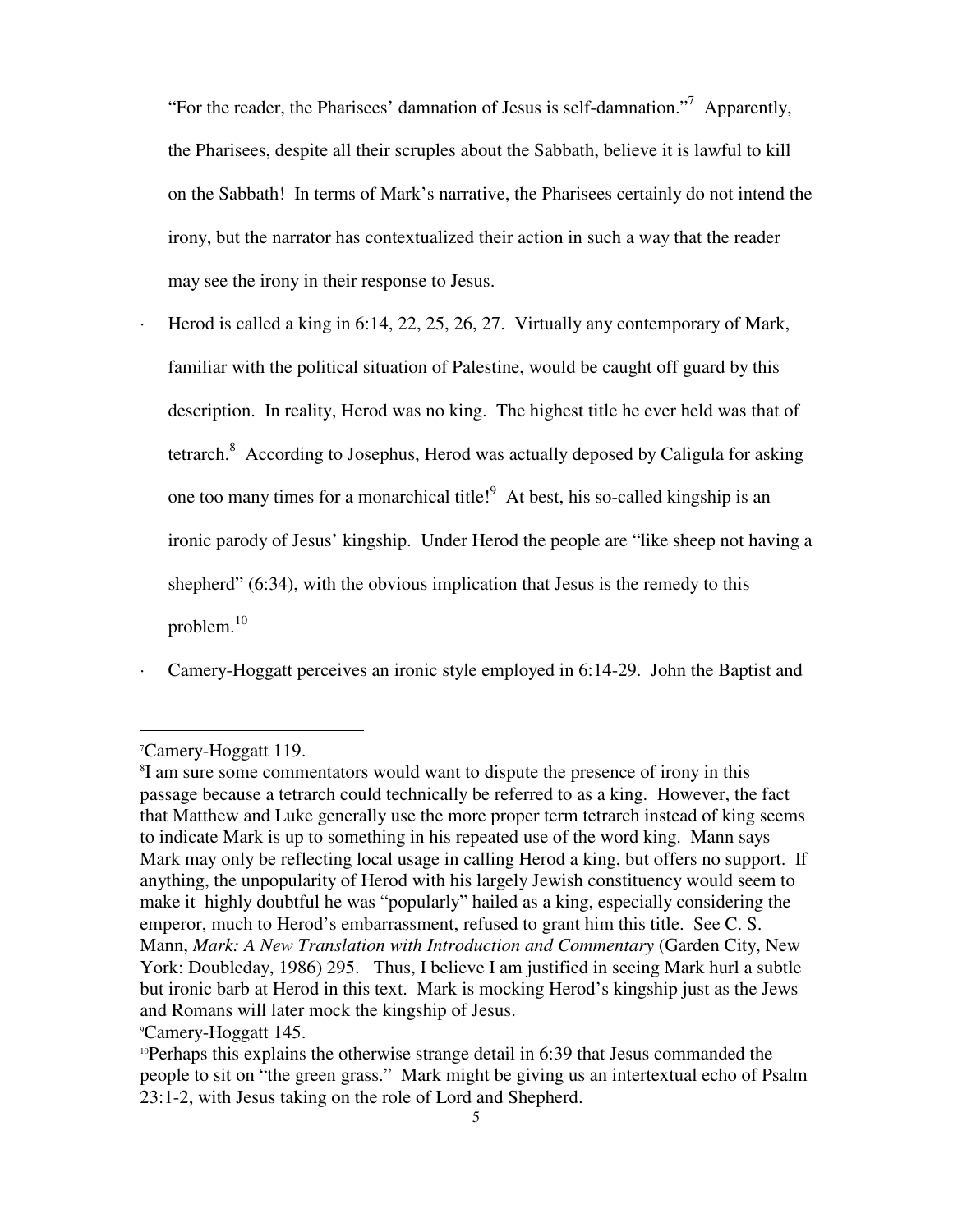Herod are, of course, at opposite ends of the moral spectrum. The story of John's beheading is quite horrifying, but is told in such an understated, matter-of fact tenor, that one cannot help but notice

> this tension between text and subtext which creates the story's underlying dynamic movement. It is this tension that establishes the backdrop of John's execution, in the process assassinating the character of Herod. The old king has been outfoxed, it appears. He executes John to save face, but in the act exposes his debauchery. The head on the platter is a burlesque of the feast. It is the king's own head, blood-splattered, ghastly, gagging on the monstrosity he has created. The actual details of John's execution may have been more horrible than Mark cares to write about. The story is gruesome enough as it stands, and the reader's reaction is deepened by the rambling, unedifying language in which it is told. $^{11}$

- While the disciples have been unable to see who Jesus is, ironically, blind Bartimaeus does (Mark 10:46-52; see also 8:22-26).
- Irony is heavily concentrated in Mark's passion narrative, sometimes in a layered

<sup>11</sup>Camery-Hoggatt 145. Obviously Camery-Hogatt has gone far beyond Mark's narrative in his detailed description of John's execution -- but, then, that is just his point. Mark could have said something as grotesque as Camery-Hogatt, but instead gives us a very cold, matter-of-fact description of what was clearly a very gory event. Considering the greatness of John and his important role in the story, we might have expected a full description of his death (as we get with Jesus' crucifixion). But instead we get a quite sterile account. It is this understatement that makes the text ironic.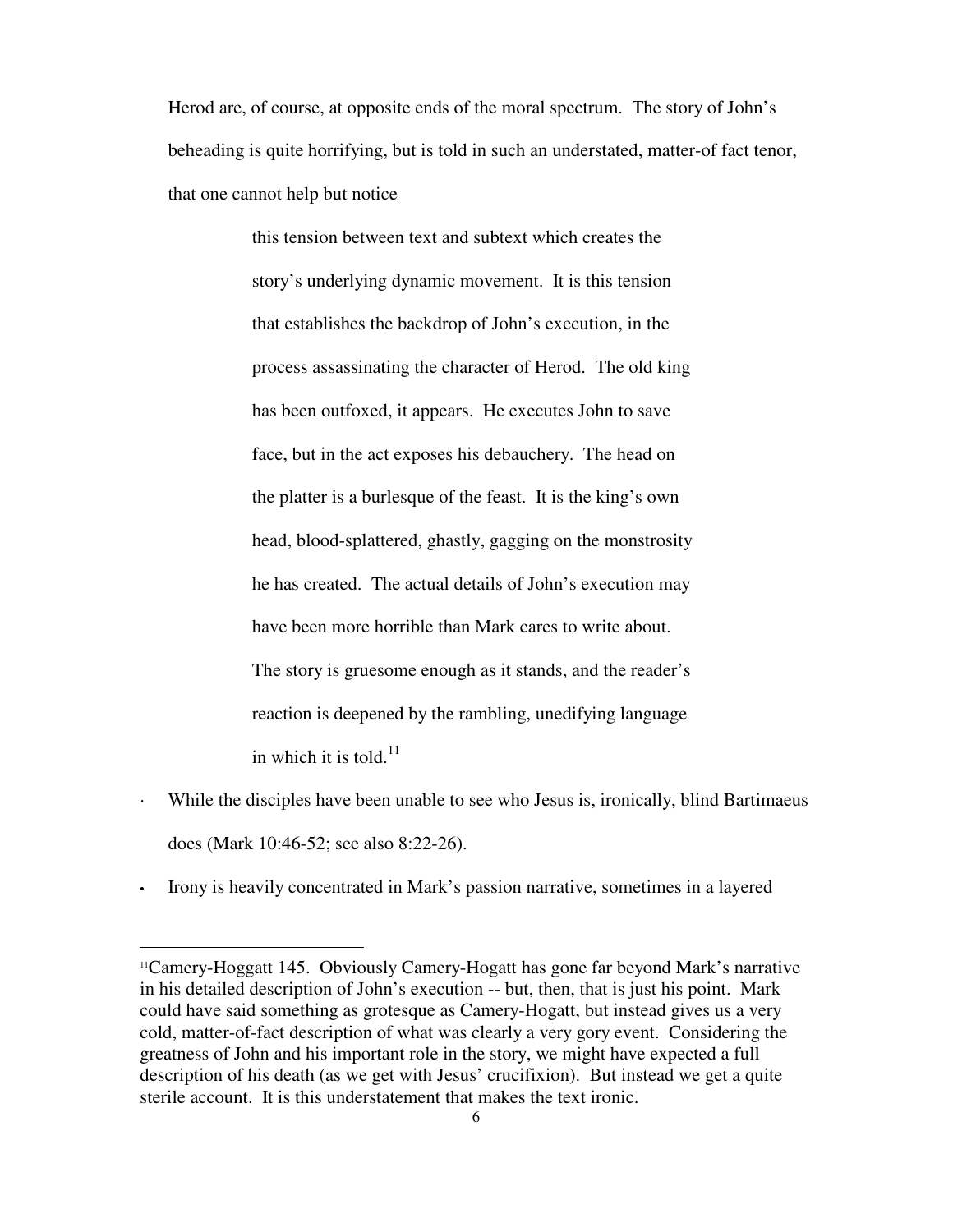fashion. All the mockery of Jesus is ironical in terms of Mark's unfolding story. The soldiers give Jesus a mock coronation in 15:16-20, complete with a robe of purple and crown of thorns. But in doing so, of course, they do not realize that Jesus is indeed being made king as he suffers, a point Mark's sensitive reader grasps.

- In Mark 14:65, the soldiers mock Jesus as a false prophet. "Prophesy!" they sneer. But, ironically, in the very next scene we find an explicit prophecy of Jesus coming to pass as Peter denies him three times before the cock crows twice.
- The scene in which Peter denies Jesus also has an ironic twist on Peter's name. The one called "Rock," who had so confidently declared he was even willing to die with Jesus rather than deny him (14:29-31), crumbles before a lowly slave girl (14:66-72). Mark informs us that the crowds blaspheme in  $15:29$ . The irony in this is explained by Fowler:

 "Blasphemy" here may thus carry the ordinary connotation of "verbal abuse" or "ridicule." Nevertheless, it could also entail much more. Blasphemy par excellence is an offense against God. Should not the reader discern that both senses of the word are appropriate here? Does not the narrator want us to discern that in knowingly blaspheming this dying man, they are unknowingly committing a far more serious blasphemy?<sup>12</sup>

Mark 15:30 may be seen as kind of ironic riddle. The crowds taunt Jesus by calling on him to save himself as he has saved others, to come down from the cross. But

 $12$ Fowler 159.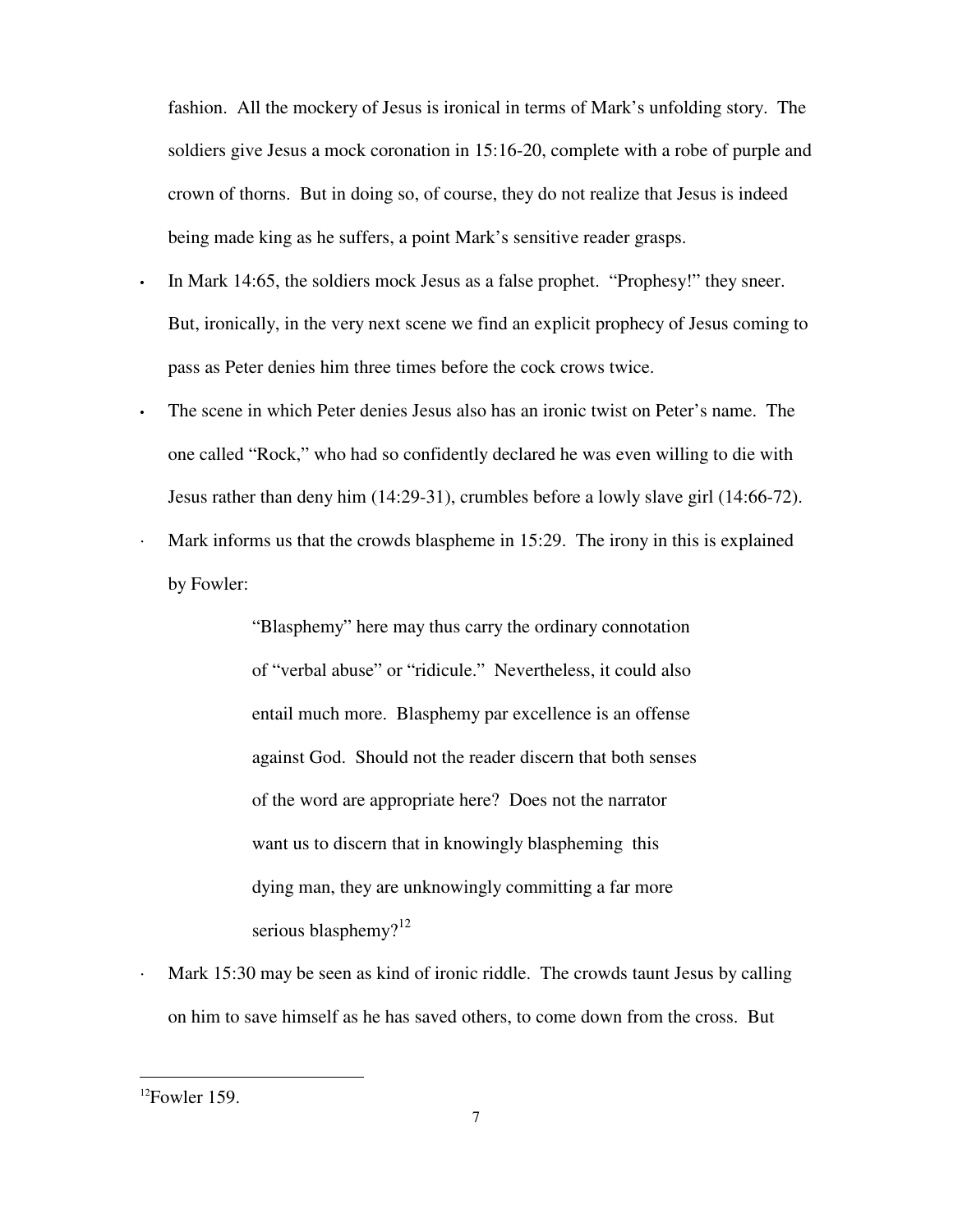Jesus has already taught the only way to save one's life is to lose it by taking up one's cross (8:35)! The high priests and scribes get in on the ironic act as well, giving to Jesus a title they believe to be false (15:32). But ironically, at another level, their mockery turns out to be true. From the narrator's perspective, it is indeed the case that Jesus is "the Christ, the king of Israel."

 Additional examples of Markan irony could be given, but this list is too long as it is. Obviously some of these examples could be debated. But too many of them are clear cut (and too commonly recognized) for us to doubt the deliberate use of irony on Mark's part. The gospel writer has given us a narrative thick with irony. But what enables us identify irony? How can we move past an intuitive grasp of the ironic to an understanding of the marks of irony and how irony works? How do we know if we have interpreted an ironic text properly? What makes Mark a successful ironist (if indeed he is), where other authors have failed? To these issues we now turn.

## **THE ANATOMY OF IRONY**

#### **WHAT IS IRONY? TOWARDS A DEFINITION**

 Enough examples of what is commonly called "irony" are now on the table for us to take up a more formal analysis. We shall begin by seeking a definition. Cicero's definition ("Irony is saying one thing and meaning another") has served many a literary critic quite well over the centuries and in many ways it is still a helpful starting point. But contemporary scholars usually (though not always) search for a more precise, more sophisticated understanding of irony. This has not proven to be an easy task: "There is no agreement among critics about what irony is, and many would hold to the romantic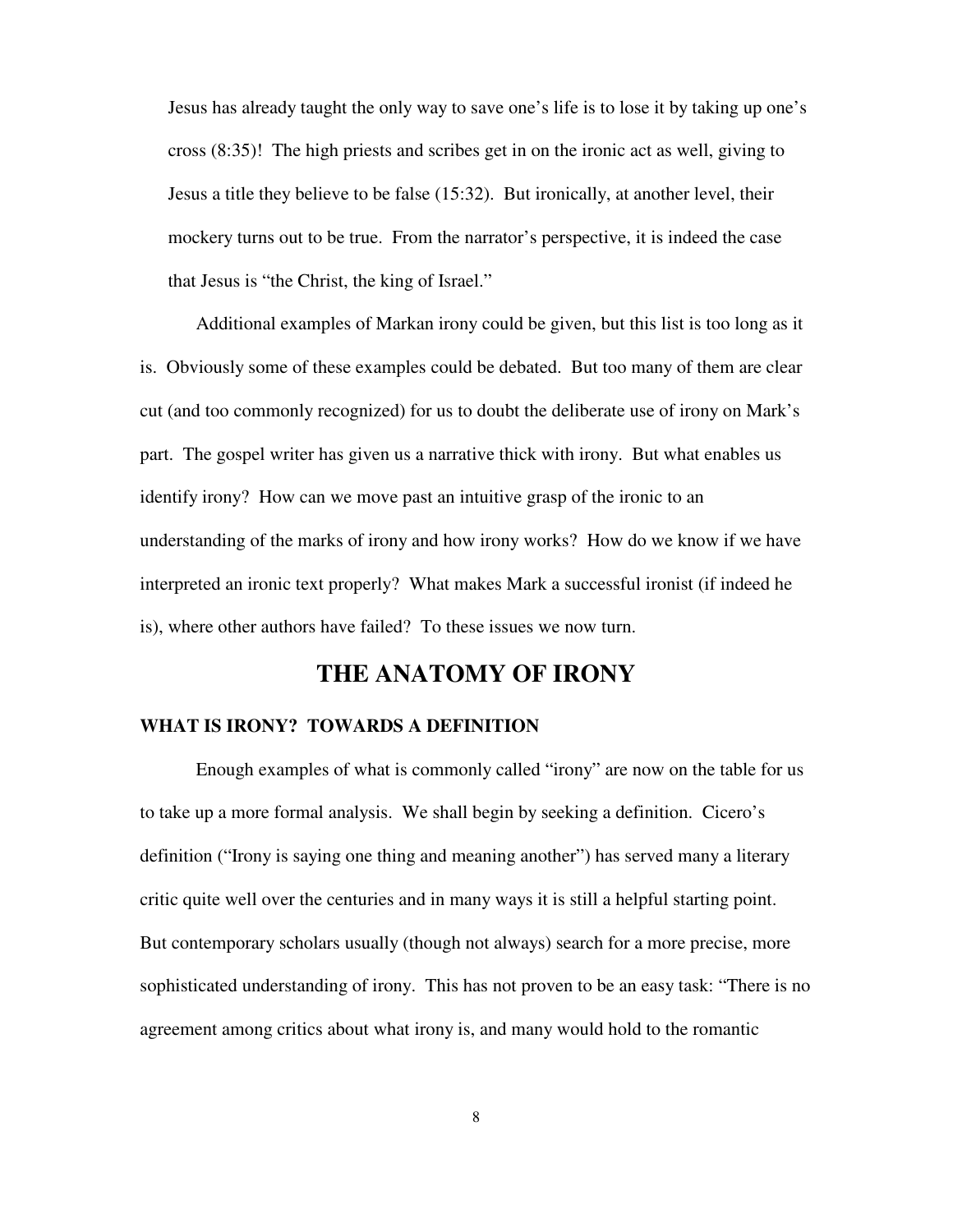claim...that its very spirit and value are violated by the effort to be clear about it.<sup> $13$ </sup> Irony is often used as a catch-all term for a literary device in which there is tension between text and subtext, between what is said and what is actually meant. As a result, irony cannot be thought of in a very narrow sense. Rather, it is a family of literary techniques, all intended to shock the reader into rethinking what has been read. Irony is closely related to tragedy, comedy, sarcasm, invective, parody, satire, and metaphor. Frequently it overlaps with these other literary phenomena, but it usually may be distinguished from them in some way, even if it is hard to specify how.<sup>14</sup> Sometimes irony is intended to be funny; other times it is deadly serious. Irony always (or almost always) has a victim, but it is does not aim to merely hurt and destroy, but make the reader consider something previously ignored.

 Complicating matters further is the fact that irony is located below the surface of the text. It is a subtextual phenomenon that one has to "read between the lines" to get. Alan Culpepper explains:

> [I]rony [is] a two-story phenomena. Below is the appearance or apparent meaning. Above there is a meaning, perspective, or belief that is contradictory, incongruous, or incompatible with the lower level. The victim, where there is one, is unaware of the higher level or is blindly hostile to it. The reader is invited by the irony to leap to the higher level and share the perspective of the

<sup>13</sup>Wayne Booth, *A Rhetoric of Irony* (Chicago: University of Chicago Press, 1974) ix. 14Good 25ff.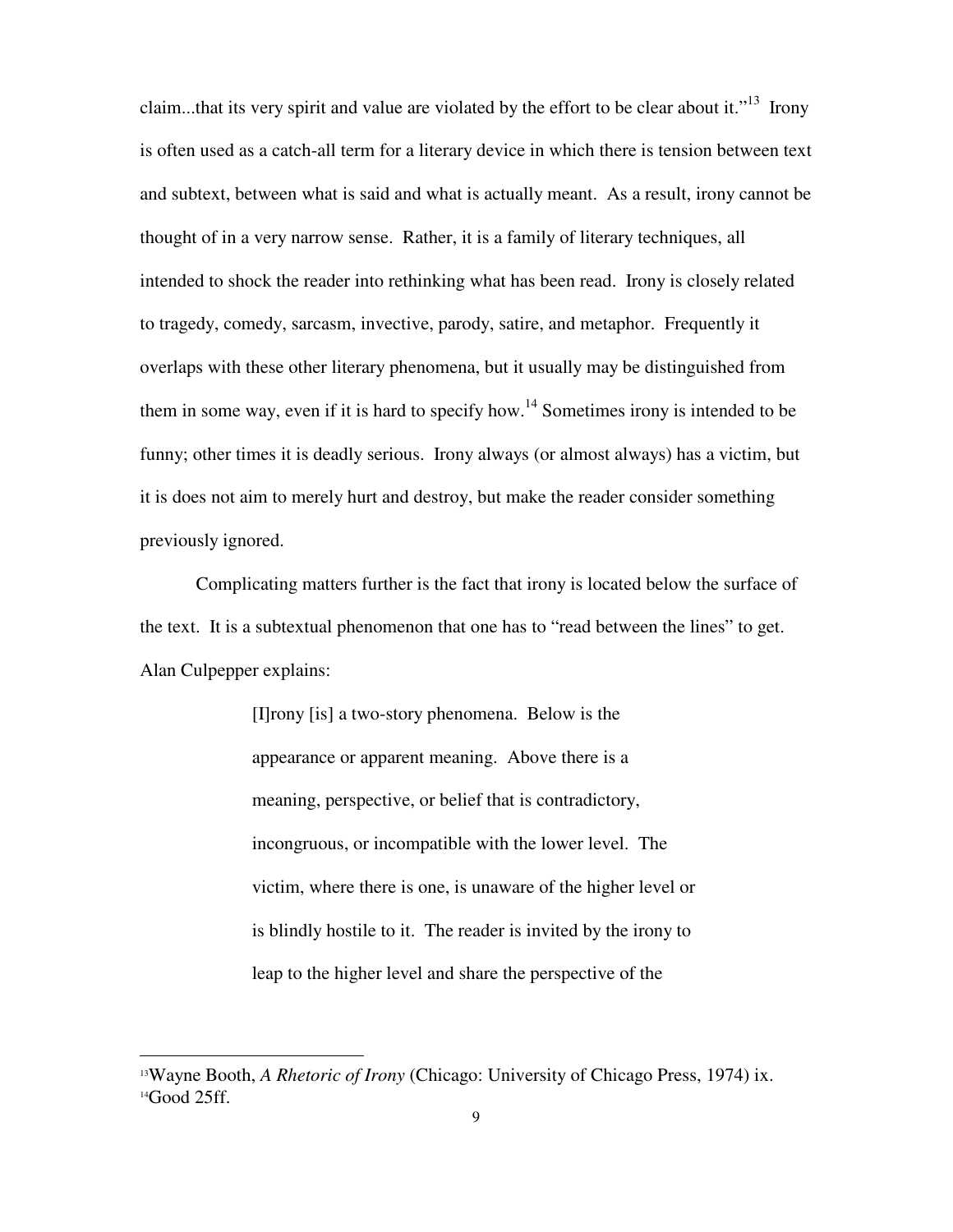implied author. $15$ 

 Irony, then, is a kind of sophisticated literary art that requires cleverness on the part of the writer and quite a bit of effort on the part of the reader. The author "winks" at the reader and expects the reader to pick it up. As in the case of metaphor, when an author speaks with irony, the simple or naive reading is a misreading, though this misreading is almost always a stage that one must pass through (however rapidly) on the way to the proper interpretation of the text. The ironic writer always risks being misunderstood, at least by his duller or less experienced readers. When a writer employs irony, what is said cannot be understood without rejecting what it *seems* to say at first glance. The reader has to deconstruct the face value meaning of the words and then reconstruct the meaning in a more appropriate fashion. But this does not mean all ironies can easily be translated into non-ironic language. In fact, sometimes this is virtually impossible.

 At this point, we have still not arrived at a formal definition of irony that really captures the unique literary features of ironic language (though the Culpepper quotation above comes very close). At most we have sketched out the basic qualities of irony. Virtually all literary critics and philosophers of language who deal in irony agree that it is very difficult to define. It seems the best we can do is draw a boundary around the ironic to hem it in; pin-pointing irony has proven to be nearly impossible for even the greatest of minds. While we can be clear about irony, it seems no really adequate, yet simple definition for it has ever been given.<sup>16</sup>

<sup>15</sup>Alan Culpepper, *Anatomy of the Fourth Gospel* (Philadelphia: Fortress Press, 1983) 167.

<sup>&</sup>lt;sup>16</sup>Towards the end of this paper, we will return to matters of definition and see if we can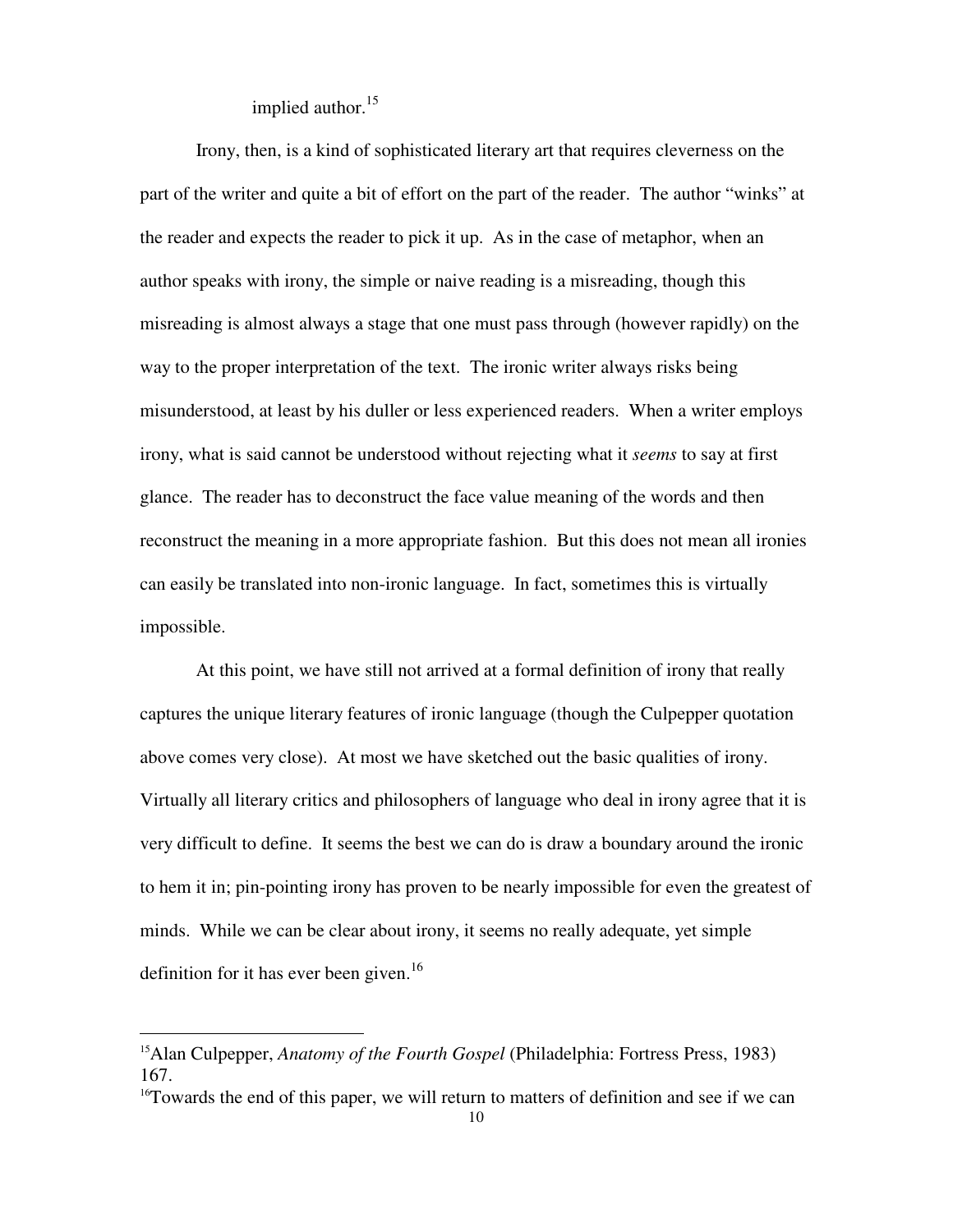#### **WHAT MAKES IRONY TICK?**

 It is easy to see why irony is so hard to define adequately. Therefore, it may be more profitable to turn from an attempt to define irony to a discussion of the inner workings of irony. Perhaps a more precise understanding of irony will emerge from an examination of its dynamics. $17$ 

 There are two features that are indispensable to all irony. First, as we saw from Culpepper in the previous section, irony requires that there be two or more textual levels. Only one level is available to the victim of the irony, but both are available to the observer of the irony. In general, we may refer to these two levels as text and subtext, but in the case of a narrative like Mark it may be helpful to also distinguish between the story level and the discourse level of the text. The story level is simply what takes place in the narrative itself, focusing on characters, settings, and events. The discourse level includes the story level, but also embraces the narrator's rhetorical strategies in telling the story. In the next section of this paper, we will look at how Mark uses irony at both the story and discourse levels in his gospel.

 The second feature of irony is a tension between these multiple levels. Perhaps this is best illustrated in a case of narrative irony, such as we have in Mark. Throughout Mark, the disciples are oblivious at the story level to the many ironies swirling about them at the discourse level. The reader can see them, thanks to privileged information from the narrator. The disciples are unwitting victims of irony after irony because certain things have been revealed to the reader that are withheld from those within the story. The

j

come any closer to arriving at our goal of defining irony.

 $17$ It should be noted this is the procedure of most literary critics, who explain irony not so much by a precise definition, but by characterizing its main features and analyzing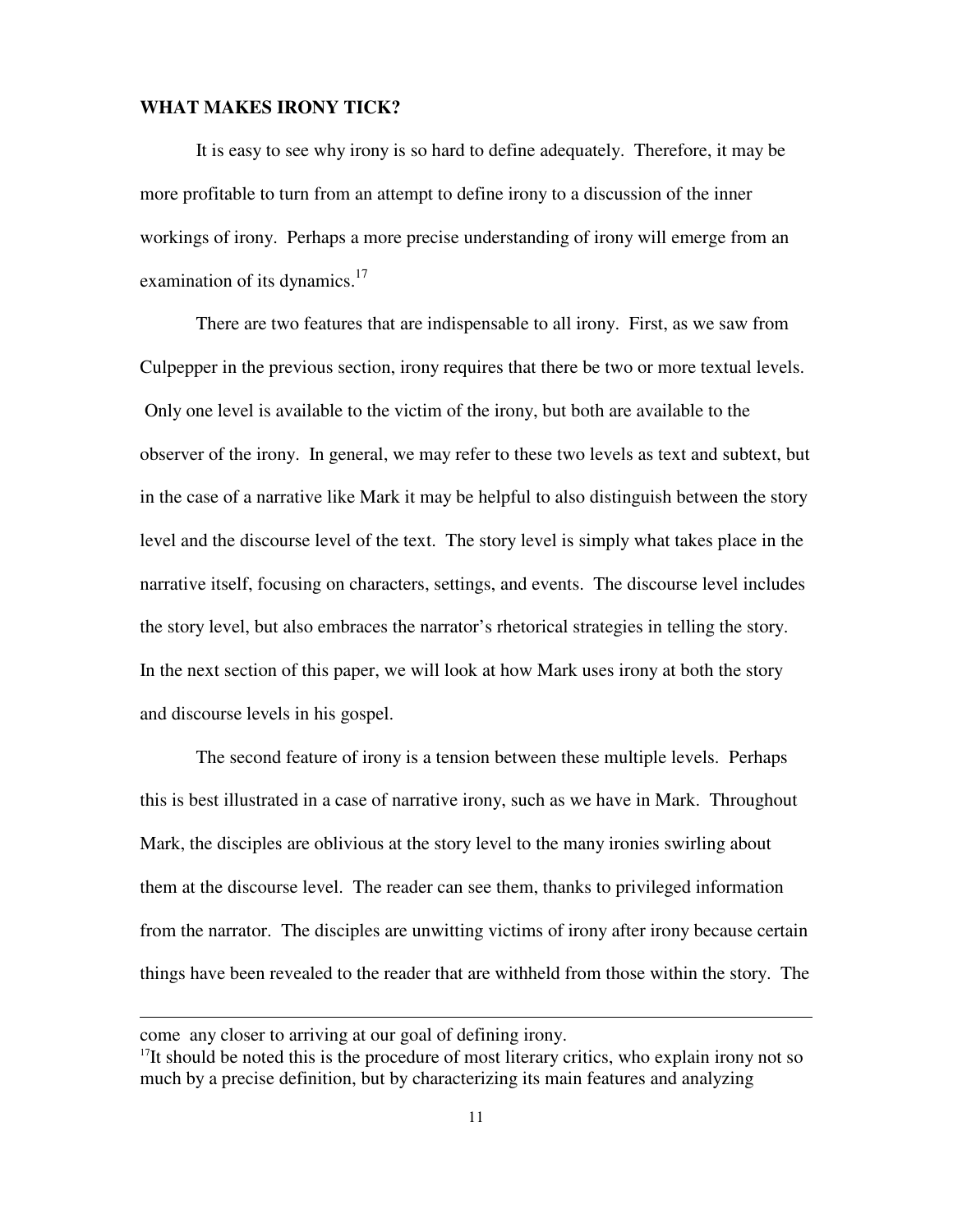disciples often speak ironically without knowing they are doing so. These unintentional *double entendres* arise out of the tension between the story and discourse levels. As Mark progresses, the two levels are almost ripped apart, $18$  as the disciples seem more and more determined to misunderstand Jesus, while the reader becomes more and more certain of Jesus' true identity and destiny.<sup>19</sup>

 Thus, the definition of Cicero with which we began, while too broad to adequately distinguish irony from other types of speech, is not far from the truth. Irony really is "saying one thing, but meaning another," though irony does this in a way that is different from metaphor and other figures of speech. Irony requires a certain amount of incongruence between what is said, at one level, and what is to be understood, at another level. Text and subtext run counter to run another. Irony produces a kind of cognitive dissonance, a kind of shock, in the reader. The reader then realizes that the plain meaning of the text is not the actual meaning and rejects it in favor of a reconstructed meaning.

#### **TYPES OF IRONY**

 Classifying irony types presents its own challenges. Just as irony virtually defies definition, so types of irony virtually defy classification. However, many literary critics have attempted to classify irony and, depending on the scheme, one may identify as many

concrete examples.

<sup>&</sup>lt;sup>18</sup>That is to say, at just the point when the disciples flee Jesus (Mark 14:50), the sympathetic reader is compelled to follow Jesus. The disciples, as victims of irony (due, mainly, to their own hard-headedness, no doubt), do not grasp what is going on in the story, while the reader, as the perceiver of irony, can see why the plot must take the turns that it does.

 $19$ Or, if the reader was already aware of Jesus' identity and knew the eventual outcome of the story prior to reading it completely (as was the case in much Greek drama), the irony in Mark's narrative would have been quite evident from the outset.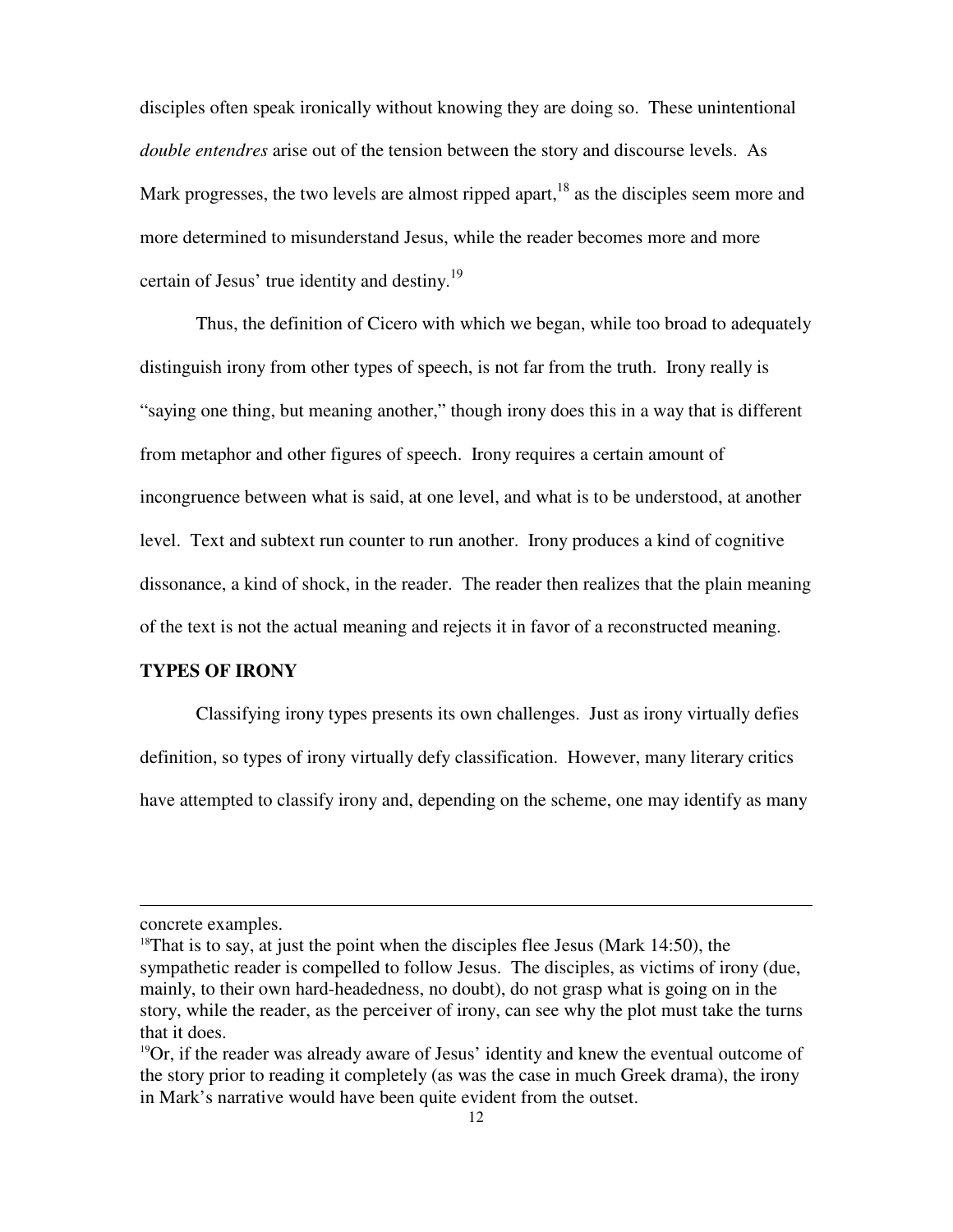as nineteen types of irony, or as few as two.<sup>20</sup> For our purposes, it will be sufficient to break down irony into four overlapping categories based on two classification schemes.

 First, it is helpful to distinguish verbal irony from dramatic irony. Verbal irony is the standard form of irony. In a narrative, verbal irony typically takes place at the story level. For example, when the soldiers mock Jesus and call him "King of the Jews" (Mark 15:18), they don't really mean what they say. In fact, they mean the opposite. To them, this pathetic man is anything but a king and when they call him a king they mean it only in an ironic sense. $21$ 

 In dramatic irony, which occurs at the discourse level, the characters in the story are blind to the irony of the situation.<sup>22</sup> But the reader is able to perceive the irony. In this sense, when the soldiers mock Jesus, their taunts *really turn out to be true* as part of the overall drama of the narrative. Coming from their own lips in the story, these taunts were false in what they said, but true in what they meant. Coming from Mark's pen, the situation is reversed -- what they said is now true and what they meant is false! It is this kind of tension and playfulness that makes irony so delightful to read and so hard to

<sup>20</sup>Camery-Hoggatt 60.

 $21$ Obviously, this is the simplest form of irony, and it is probably the type of irony that Cicero, and others who have shared his definition, have in view when they explain irony as "saying one thing, but meaning another."

<sup>22</sup>Consider some textbook-type definitions of dramatic irony. George Caird, *Language and Imagery of the Bible* (Grand Rapids, MI: Eerdmans, 1997) says "Dramatic irony is a form of speech which assumes a double audience, the first understanding nothing but the face value of the words, the second seeing both the deeper meaning and the incomprehension of the first...Dramatic irony differs from simple irony in that the contrast between what is said and what is meant is intended by the writer of the story, but there is always some character within the story, whether the speaker or another, who does not understand" (104, 134). Leland Ryken, *Words of Delight* (Grand Rapids, MI: Baker, 1992) says "Dramatic irony consists of discrepancy between what we as readers know and the ignorance of characters in the story" (19). In short, dramatic irony sets a story's characters against its readers.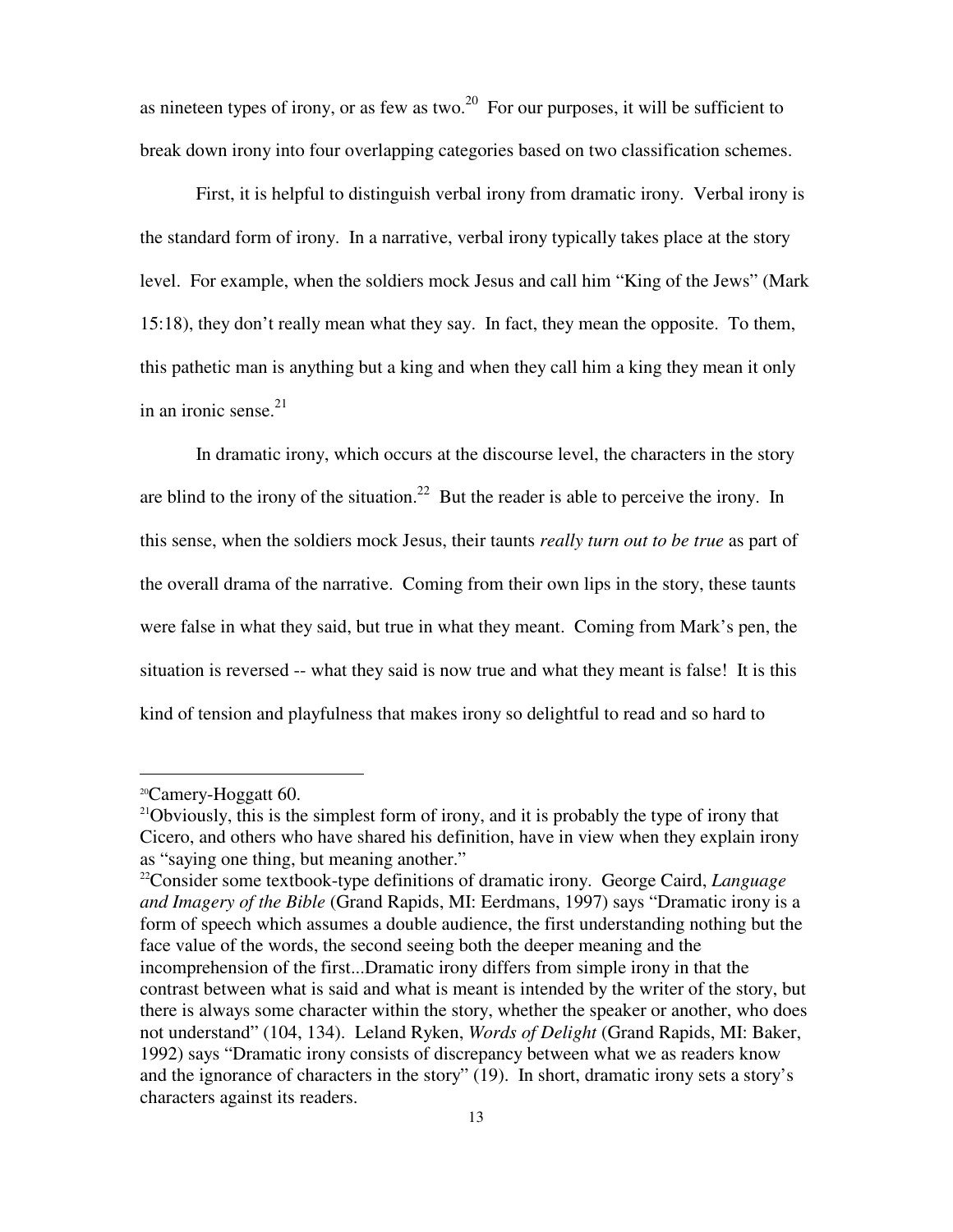describe.

 $\overline{a}$ 

 Dramatic irony includes another kind of irony at the discourse level. Not only are there ironic statements, but there are also ironic situations.<sup>23</sup> Dramatic irony may not be explicitly stated, but may be a feature of the plot. Mark 3:1-6 creates an ironic situation of this sort. Nothing said by anyone, including Jesus, the Pharisees, and the narrator, is actually ironic. But the whole scene is. When the Pharisees plot the destruction of Jesus on the Sabbath because he healed on the Sabbath, we are dealing with an ironic situation.

 Wayne Booth's seminal work *The Rhetoric of Irony* develops another important distinction. Booth divides ironies into two types: stable and unstable. Unstable irony is ironic "all the way down." As Booth describes it, "The author -- insofar as we can discover him, and he is often very remote indeed -- refuses to declare himself, however subtly, *for* any stable proposition, even the opposite of whatever proposition his irony vigorously denies."<sup>24</sup>

 For our purposes, stable irony is much more important. All of the examples of irony taken from Mark (as well as most, if not all, of our encounters with irony in daily conversation and reading) are stable. Booth outlines four features of stable irony.<sup>25</sup> First, it is intended by the author. The author says something in such a way that the attentive reader will know the author cannot really mean it. The author *wants* his surface level meaning to be rejected.<sup>26</sup> As Booth explains, "Whether a given word or passage or work

 $23$ Situational irony is sometimes seen as a third kind of irony, distinct from both verbal and discourse irony, but it seems best to include it under discourse irony. The classic case of situational irony is the burning fire station.

 $24$ Booth 240. One can see why the deconstructionists would be drawn to unstable irony. Of course, many scholars question whether unstable irony can really exist at all.  $25$ Booth 4f.

<sup>26</sup>Of course, in saying that stable ironies are intentional Booth assumes we can know at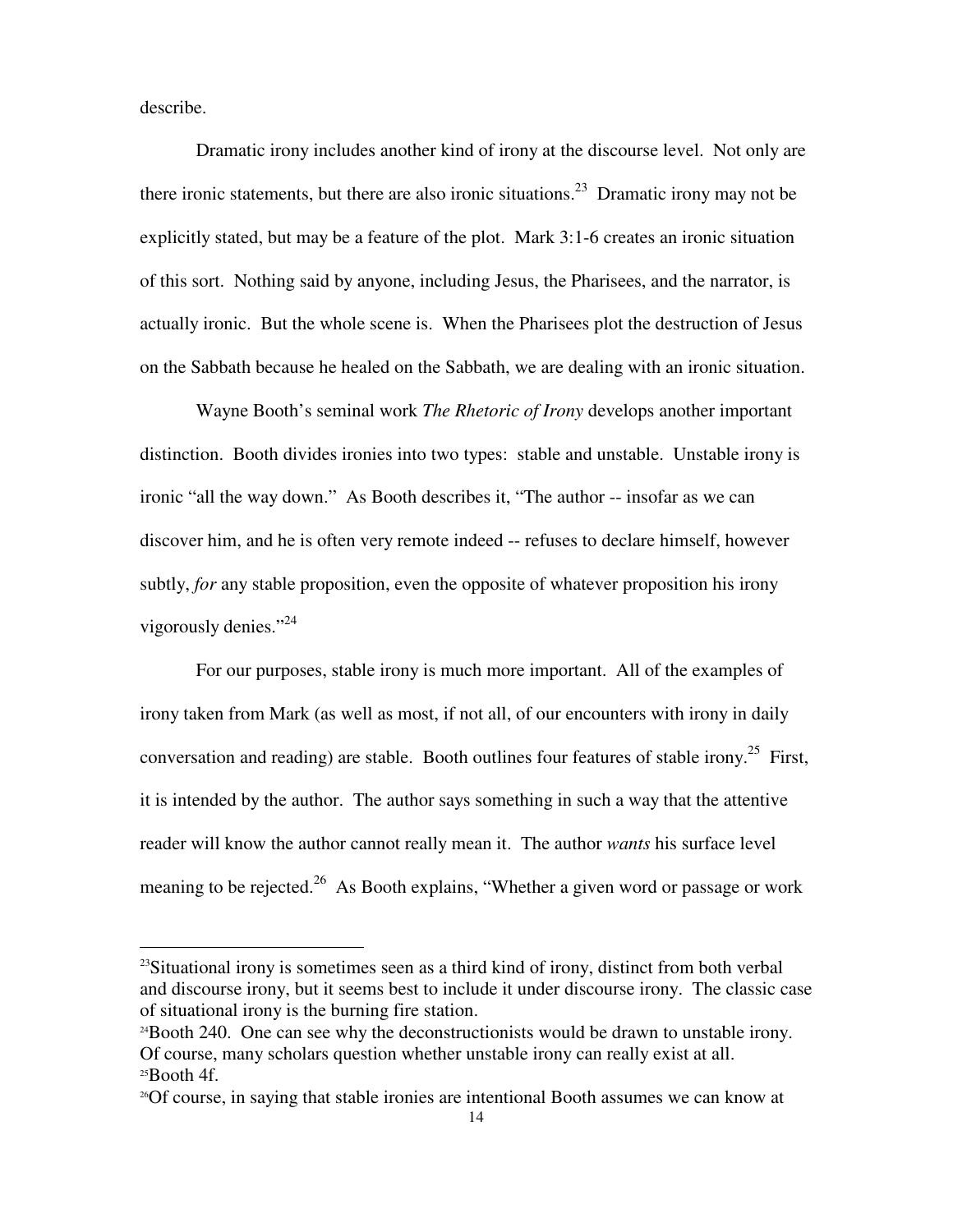*is* ironic depends, in our present view, not on the ingenuity of the reader but on the intentions that constitute the creative act."<sup>27</sup> Secondly, stable irony is covert. The author does not write, "Isn't it ironic that..."<sup>28</sup> Rather the irony is lurking just below the surface of the text, waiting to be discovered by the deep reader. Thirdly, stable irony is "fixed, in the sense that once a reconstruction of meaning has been made, the reader is not then invited to undermine it with further demolitions and reconstructions."<sup>29</sup> In other words, there is limit as to how completely the ironic reading of the passage can displace the surface level meaning of the passage. Stable irony is finite in that it has a definite stopping point. The irony is played off against some non-ironic truth at rock bottom. Finally, Booth says stable irony is of a limited scope. It is not universal. Only certain parts of the text (usually easily recognizable) are ironic. We should not necessarily suspect irony under *every* sentence, but only when there is good reason to do so.

#### **PRESUPPOSITIONS OF IRONY**

 Philosophically, what makes the phenomenon of irony possible? What presuppositions (conscious or unconscious) must the author and reader embrace if irony is to be successfully communicated? What types of belief networks can create and receive irony? While unstable irony (if it exists at all) seems to inhabit a universe of relativism, stable irony (which is our concern here) "postulates a meaningful universe, a moral universe, if you like."<sup>30</sup> Stable irony presupposes an overarching "vision of

l

least something of the author's intention. See 11, 126n13. Booth carefully and succinctly dismisses the so called intentional fallacy.

 $27$ Booth 91.

 $28$ Of course, statements of this sort are not really ironic at all but are attempts to identify or explain an irony.

 $29$ Booth 6.

<sup>&</sup>lt;sup>30</sup>Good 25. See also Culpepper 178.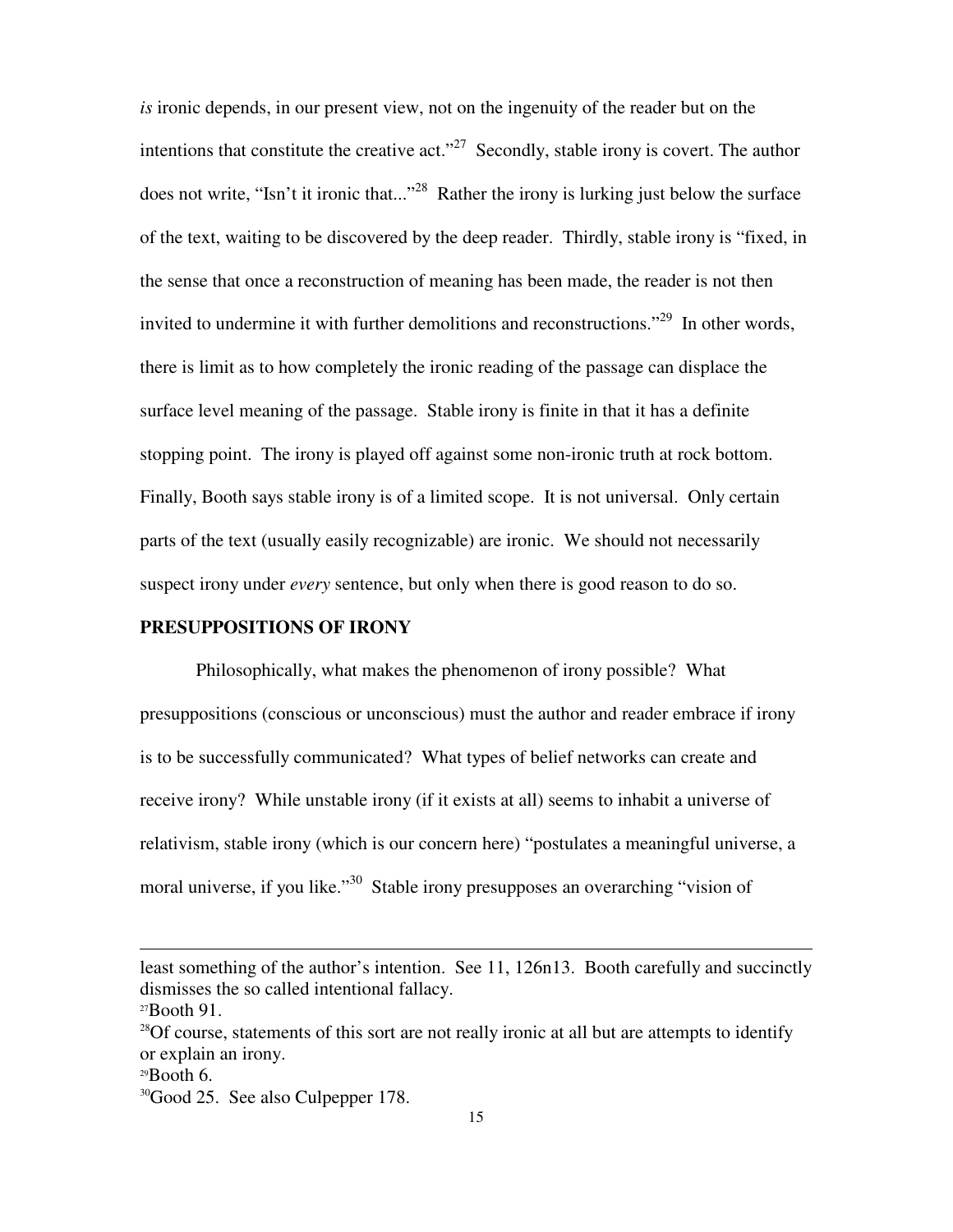truth."<sup>31</sup> Because irony takes its stance in some given truth, it is able to offer criticism. Irony requires the assumption that something *ought* to be the case. In fact, very often irony arises out of incongruence between the "is" and the "ought."<sup>32</sup> Since irony requires the presupposition of a moral order, "ironic criticism [cannot be]... nihilistic."<sup>33</sup> Good is optomistic that ironic criticism is not "meant to destroy...[but] aims at amendment of the incongruous rather than its annihilation.<sup>34</sup> Whether or not irony is always corrective, Good's point that irony presupposes an absolute morality is clearly on target. Irony implies a norm and contradicts, exposes, and invalidates whatever is out of line with the norm. It is a deeply moral literary phenomenon. As Good goes on to say, "Precisely the health of a vision of truth, 'a genuine faith,' makes irony possible."<sup>35</sup> Even better is the summary of Booth:

> Dozens of books and thousands of articles have discussed the literary effort to cope with various nihilisms -- with "the death of God," with emptiness, negation, denial, nothingness, the void, the abyss, the heart of darkness in man and in the universe. But for our purposes it is enough to see clearly that the deeper a man's doubt runs, the harder it will be for him to write ironically *with intention* that someone should cut through the ironies to some underlying true statement. At the point of extreme doubt, all statement

 $31$ Good 26.

 $32$ Good's book is filled with illustrations of just this kind of irony, as is Mark's gospel.

 $33$ Good 31.

 $34$ Good 27.

 $35$ Good 32.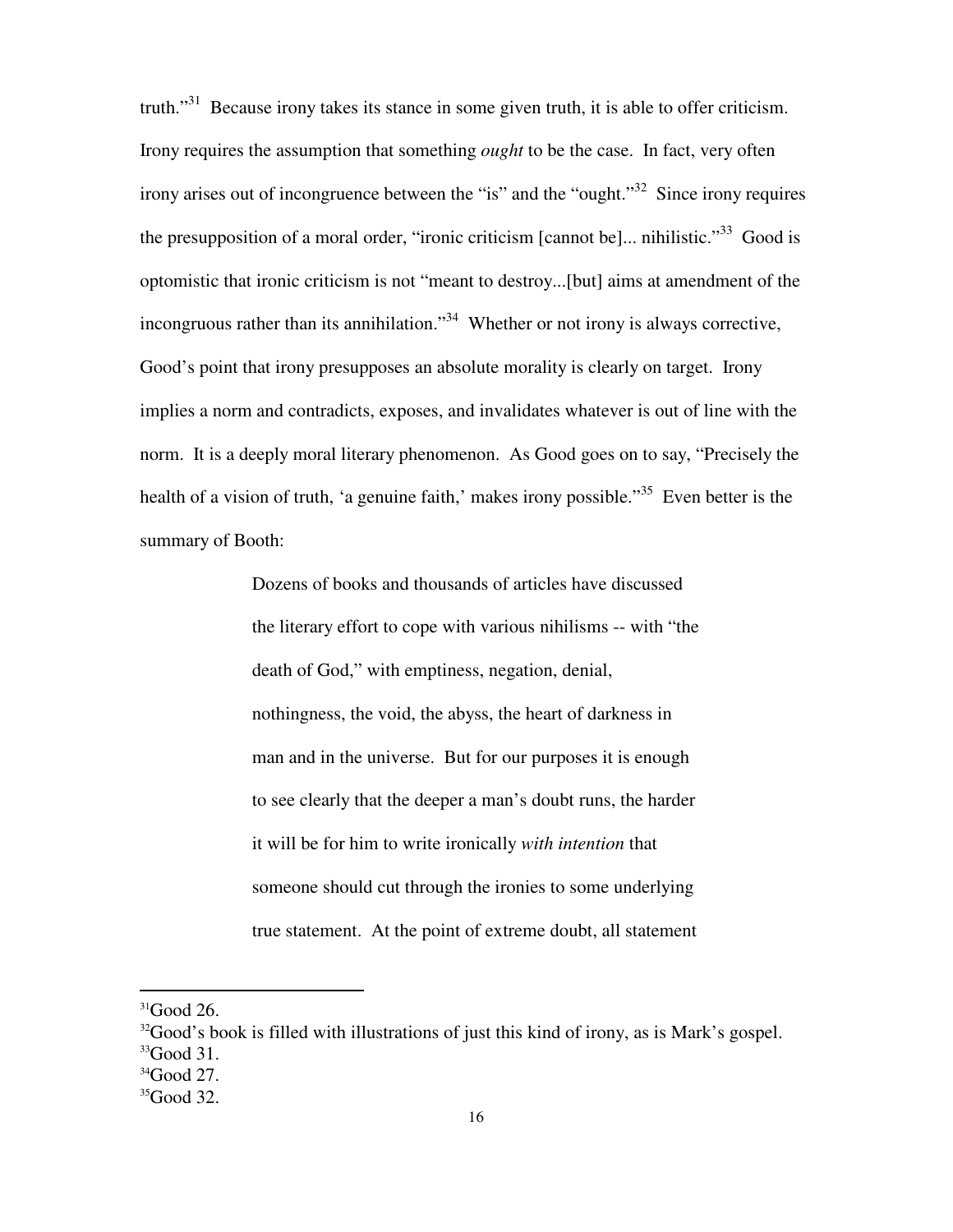becomes suspect.<sup>36</sup>

#### **MARKS OF IRONY**

 $\overline{a}$ 

 Identifying irony leads us into an apparent epistemological quagmire. How do we *know* a given text is ironic? I suppose any ironic interpretation could be challenged, but in general, most stable ironies are not too difficult to spot. $37$ 

 Generally, intelligent readers can identify irony intuitively, even if they cannot explain exactly what is happening. I would be surprised if any serious reader of Mark's gospel thinks that the chief priests or Roman soldiers *really* believed Jesus to be the king of the Jews. I would be equally surprised to find a reader who believes Mark does *not*  want to portray Jesus as king of the Jews.

 But certainly it is possible to go further in giving an epistemological account of ironic readings. Attentive, experienced readers are capable of recognizing irony with a high degree of certainty. Genre considerations are important in detecting irony. One should not normally look for irony in an automobile repair manual. But a good reader will be open to the possibility of irony in more literary texts, in which the author is assumed to have a certain degree of skill in using words.

 In addition, certain clues within the text often indicate the presence of irony. A writer's tone of voice may signal irony, such as we saw above in Camery-Hoggatt's exposition of Mark 6:14-29, where Mark's tone is one of deep understatement. But not

<sup>&</sup>lt;sup>36</sup>Booth 244. Booth goes on to show that nihilism would not only destroy irony, but all literary writing and interpretation, if taken seriously. He also quotes Kierkegaard on page 252: "[I]rony is a healthiness in so far as it rescues the soul from the snares of relativity." Some have pointed out that, because irony presupposes an absolute truth and morality, it leads to a kind of elitism in which those who grasp the irony look down on those who do not get it. While this may frequently be the case, it certainly does not have to be so. See Booth 29.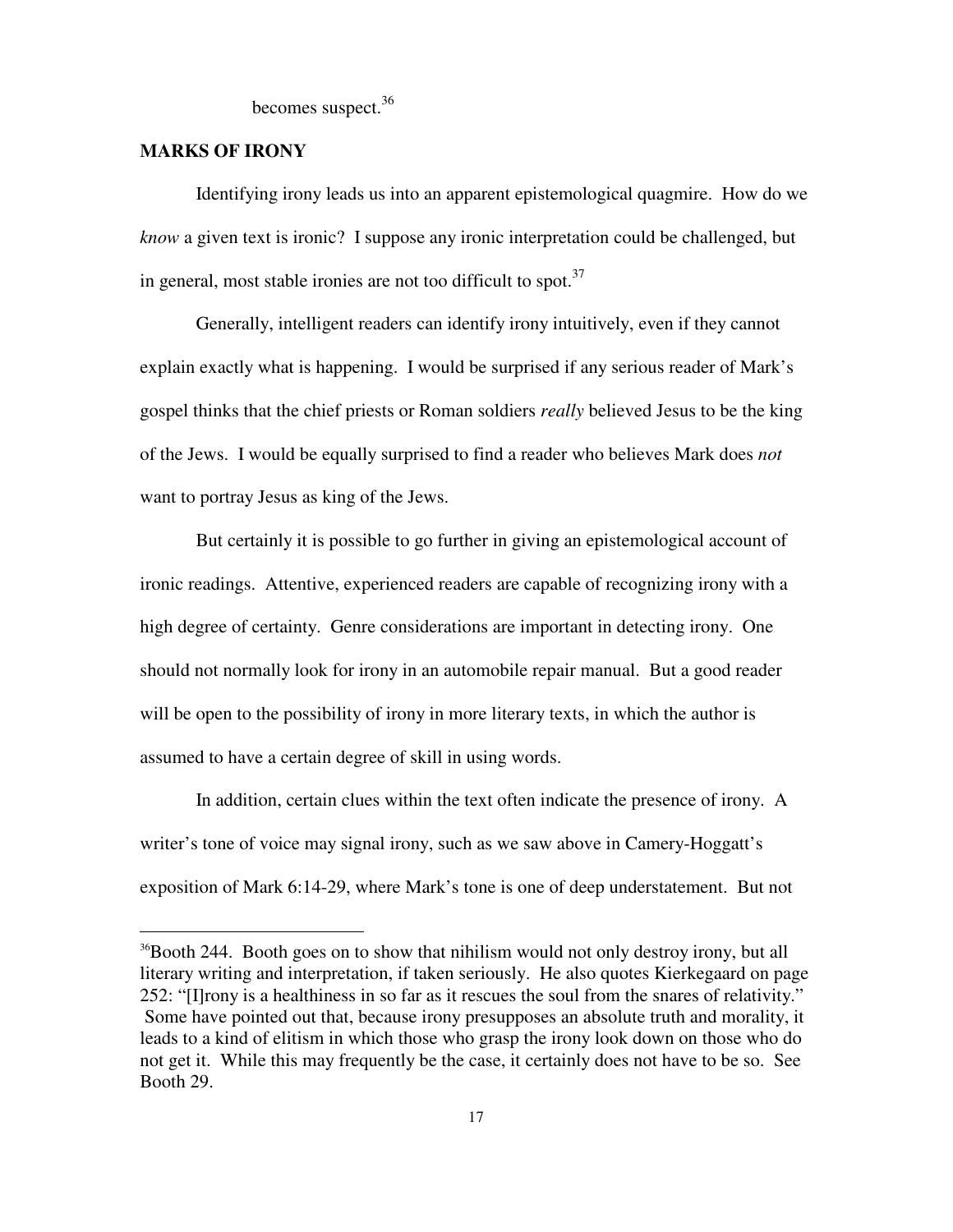only can understated language indicate irony, overcoded language can as well. Consider again Mark 3:6. Mark does not simply tell us the Pharisees wanted to silence or even kill Jesus. He uses virtually the strongest language he can muster: he says they wanted to "destroy" Jesus. Obviously Mark intends for the reader to connect this with the rhetorical question of 3:4, creating a dramatic irony.

 Contextual considerations are also crucial in identifying irony. Consider again the words from Mark's gospel, "Hail, King of the Jews!" (15:18, 32) and Booth's explanation:

> We can easily imagine an early scene with a crowd of admirers shouting these words in absolute devotion. But when the busy little ironists conducting the crucifixion shouted the message, the words became ironic, not of course by virtue of any verbal change, but by a change in intentions. The new context, a religious, social, and political situation had to be seen for what it was by any bystander who hoped to understand the ironic meaning. Then, when Mark reported the words in his gospel account, *his* intentions, discovered in a totally new context (unlike the first two this one could be called "verbal" or literary) displayed double irony. And it would not be hard to imagine another literary work, written by a passionate anti-Christian, in which Mark's words would be once again

<sup>&</sup>lt;sup>37</sup>Again, irony is easier to identify than define.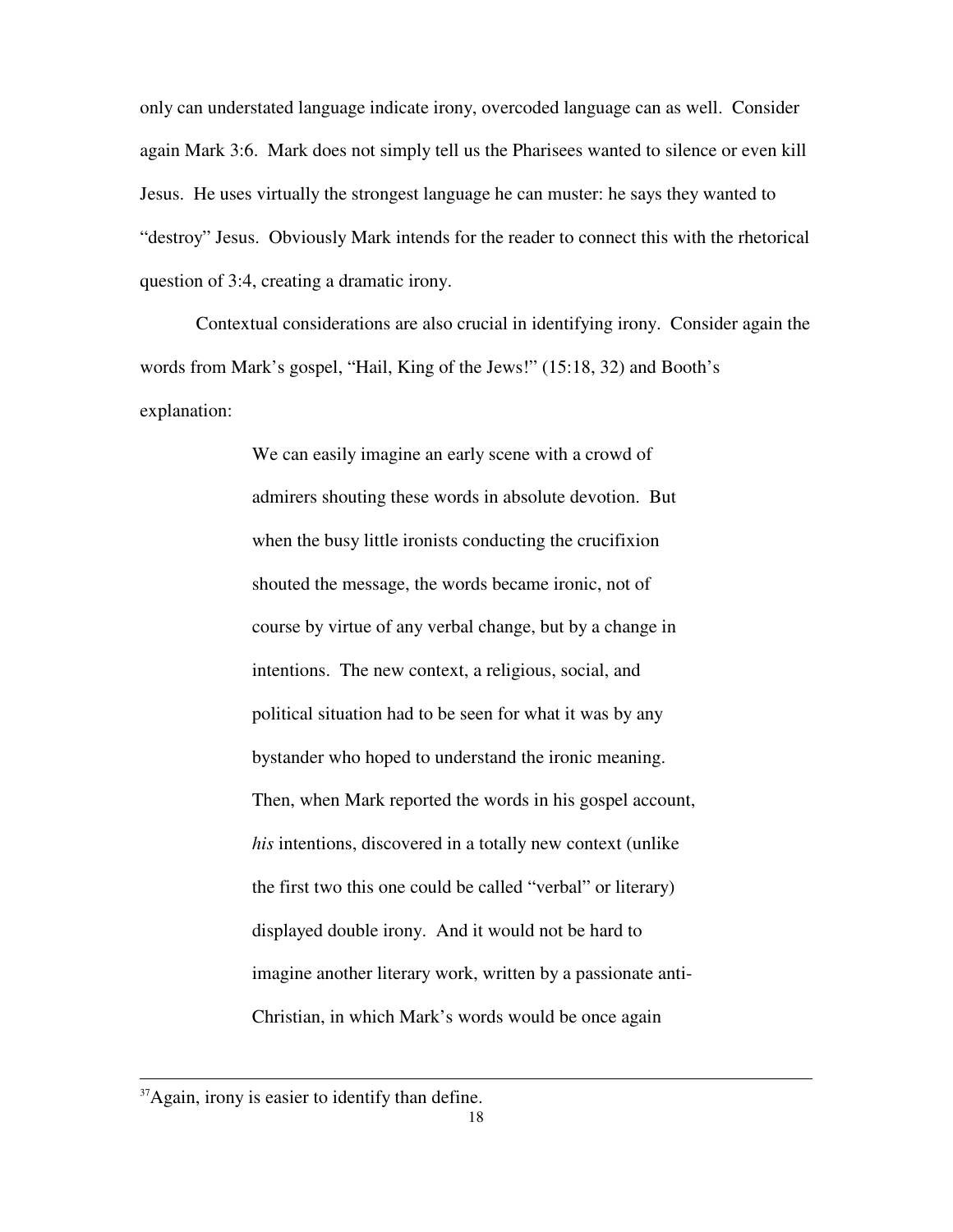reversed by the new satiric context into one more ironic message: poor misguided Mark, who thought that the man mocked for being called King of the Jews was in fact King of the Jews, when really he was a fanatical paranoid!<sup>38</sup>

Irony must fit into a broader context, either linguistic, non-linguistic, or both. It never stands alone. In fact, without proper contextualization, what Booth calls the "clarifying or 'fixing' context,"<sup>39</sup> irony is almost sure to be misunderstood.

 Dramatic irony is often set up in a narrative when the narrator gives the reader privileged information the characters in the story do not possess. Mark's "Messianic Secret" plays off this principle. Mark immediately clues in the reader to who Jesus is in 1:1-3. He also allows the reader to overhear the voice out of heaven in 1:10-11, which otherwise appears to be a private revelation to Jesus. Thus, the reader shares the narrator's point of view, in watching the disciples bumble their way through the gospel, never quite figuring out what the reader has known from the very beginning. There is never a messianic secret for the gospel reader, and this is what makes the bulk of Markan irony so ironic.

 The extra-linguistic context is also crucial to detecting irony in many texts. We encountered an example of this above, in Mark 6:14, 22, 25, 26, 27. The implied reader of Mark, as a mirror image of the implied narrator, knows the historical background of Herod and can see through the title ascribed to him. However, if the reader lacks the requisite background, the irony may be invisible to him.

Thus, we have seen several marks of irony: genre considerations, tone of voice

 $38$ Booth 91-2.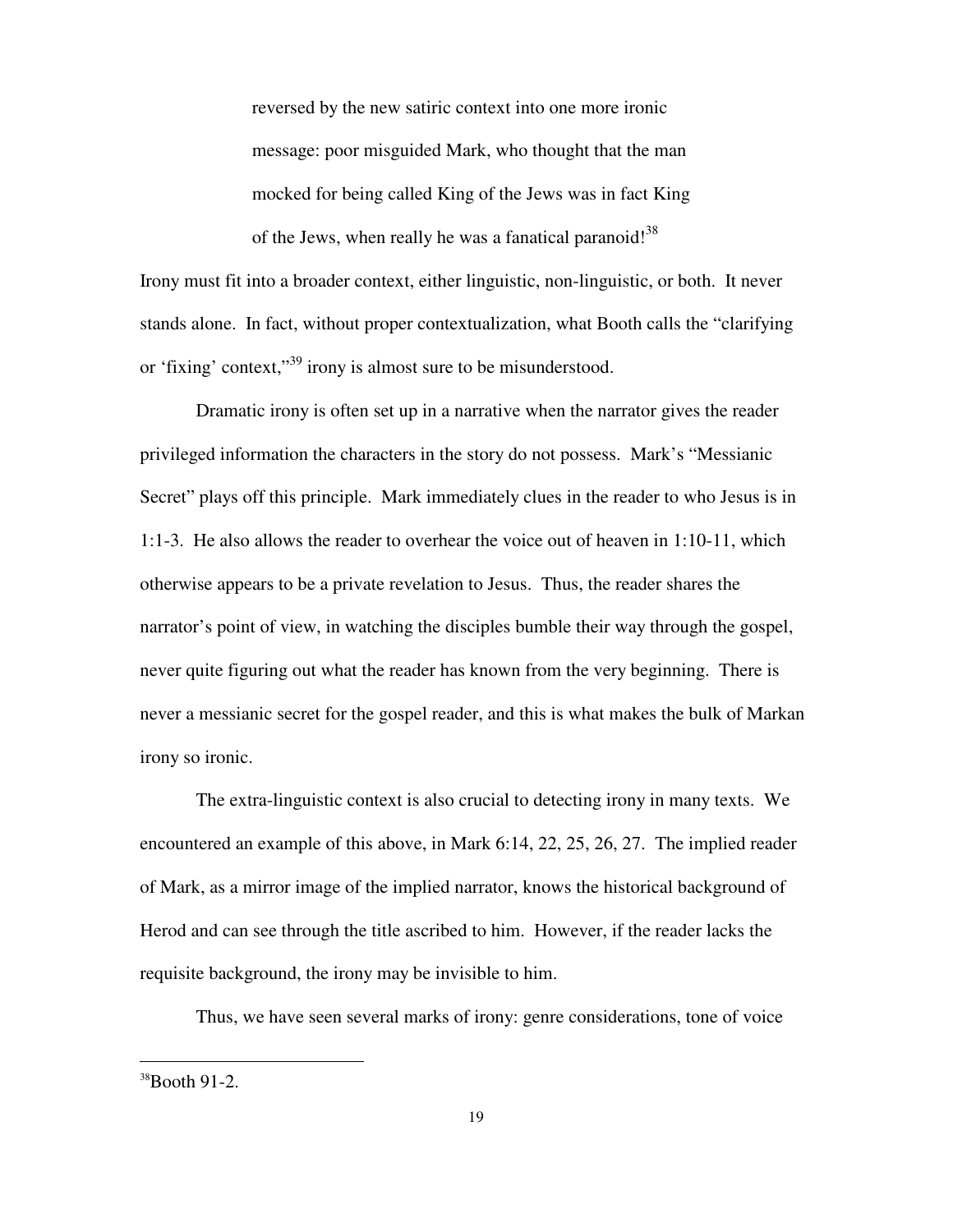(especially understatement), coded language, contextual indicators, privileged information, and statements contrary to known fact. Booth adds that irony can be created through an author's title or epilogue as well. $40$  But have we really answered the epistemological question? Do we really *know* irony when we see it? How can we be sure? As Booth points out, "To use words like 'knowledge' and 'knowing' for the ironic exchange may seem unduly ambitious to anyone who has taken part in controversy about how to read this or that ironic work."<sup>41</sup> Any interpretation of a supposedly ironic passage should be offered in humility. But just because we cannot take irony into the lab and run tests on it, to determine if it is really irony, doesn't mean we have to be skeptics. As Booth says, "It is no doubt true that according to some criteria of proof such knowledge is not knowledge at all, but rather only belief, or hunch, or intuition.<sup>42</sup> We cannot have empirical or deductive certainty of irony, but we can achieve a reasonable certainty *by other criteria*. <sup>43</sup> Again, Booth: "All I would claim is that we have here discovered a form of interpretation that gives us knowledge of a firm (and neglected) kind, a kind quite unrelated both to ordinary empirical observation and to standard deductive or logical proofs."<sup>44</sup>

#### **THE RECONSTRUCTION OF THE IRONIC**

j

 $39$ Booth 93.

 $40$ Booth 84.

<sup>41</sup>Booth 14.

<sup>42</sup>Booth 14.

<sup>&</sup>lt;sup>43</sup>Thus, knowledge of irony may be considered a form of what has been classically called "poetic knowledge" rather than "analytic knowledge."

<sup>44</sup>Booth 14. One problem involved in the interpretation of irony is that irony requires a more complex reading of a text than we may want to grant. Ordinarily, we want to employ a criterion of simplicity in our reading -- the simplest sensible interpretation is best. But the presence of irony in a text will not allow us to do that. Irony requires the reader to dig deeper and employ a "criterion of complexity," in which the more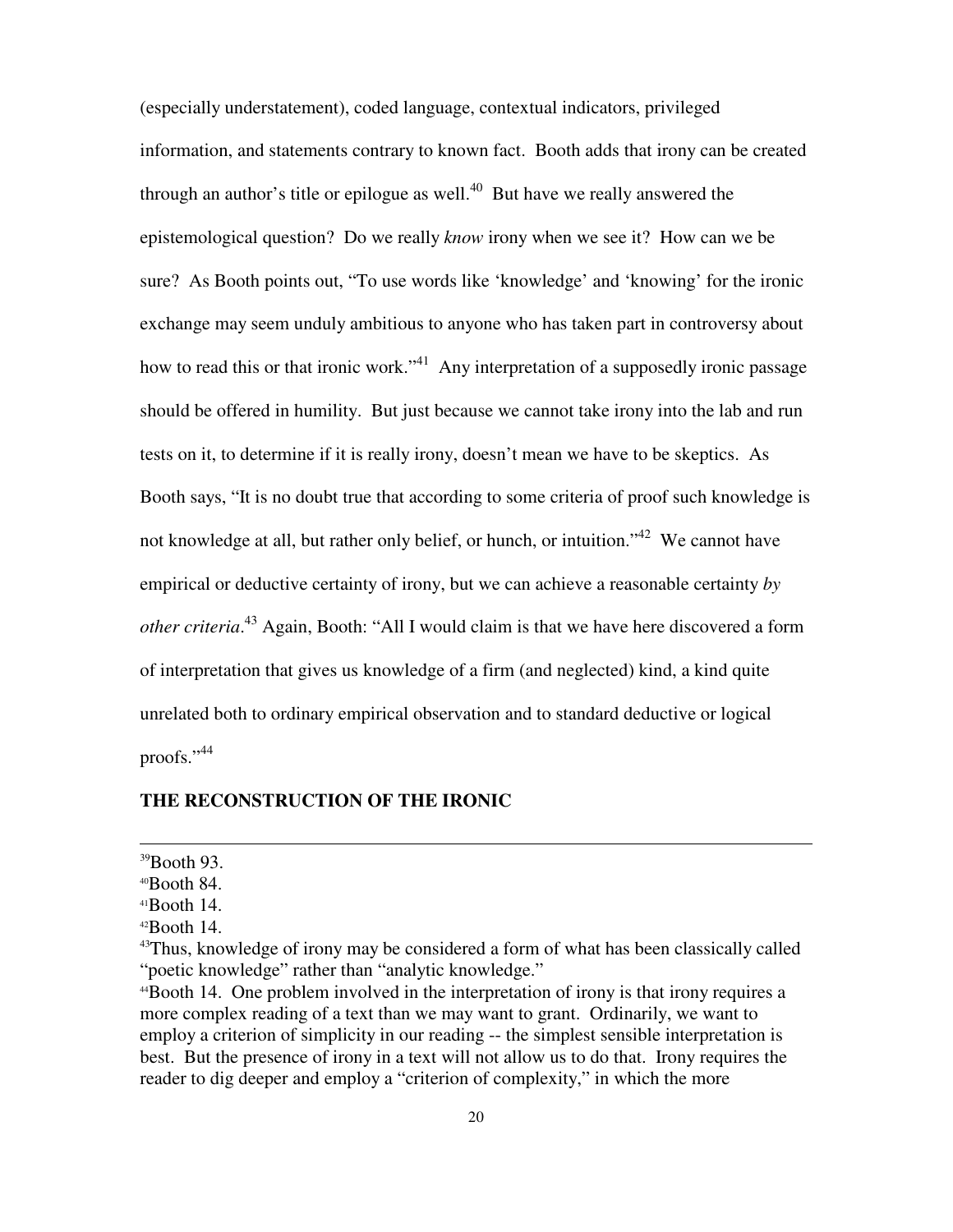An examination of how ironic readings are deconstructed and then reconstructed can further help us understand how irony works and how it is identified. Booth describes this process in great detail and all we can do is summarize it here. He outlines several steps in what he calls the "reconstruction" process (although part of the process is really a deconstruction).

 In coming across irony, the reader realizes that the plain meaning of the text must be rejected because it involves too many tensions or even contradictions. The reader may be aware of the irony because he has been tipped off by one of the signals discussed in the preceding section or because what is stated conflicts with a network of beliefs -- either his own, or that of the author, or that generated by the text. In short, the reader realizes that "if the author did not intend irony, it would be odd, or outlandish, or inept, or stupid of him to do things in this way."<sup>45</sup>

 Once the reader realizes he must reject the literal meaning of the passage, he will frequently backtrack and consider the possibility that the author has been careless, or has "gone off the deep end." After all, people do write stupid things in all seriousness sometimes. Are there alternatives more plausible than irony? Given what we know of our author, what *could* he have meant? Is there anything in the tone of voice or vocabulary that could point towards irony? What about generic and contextual indicators? In such cases, if we assume our author is intelligent (or at least give him the benefit of the doubt), we will consider the possibility of irony and begin to decode it.

 In order to judge if the author is being ironic, as opposed to careless or stupid, one must reconstruct, at least to some extent, the author's network of beliefs or world view.

l

complicated reading is seen to be superior.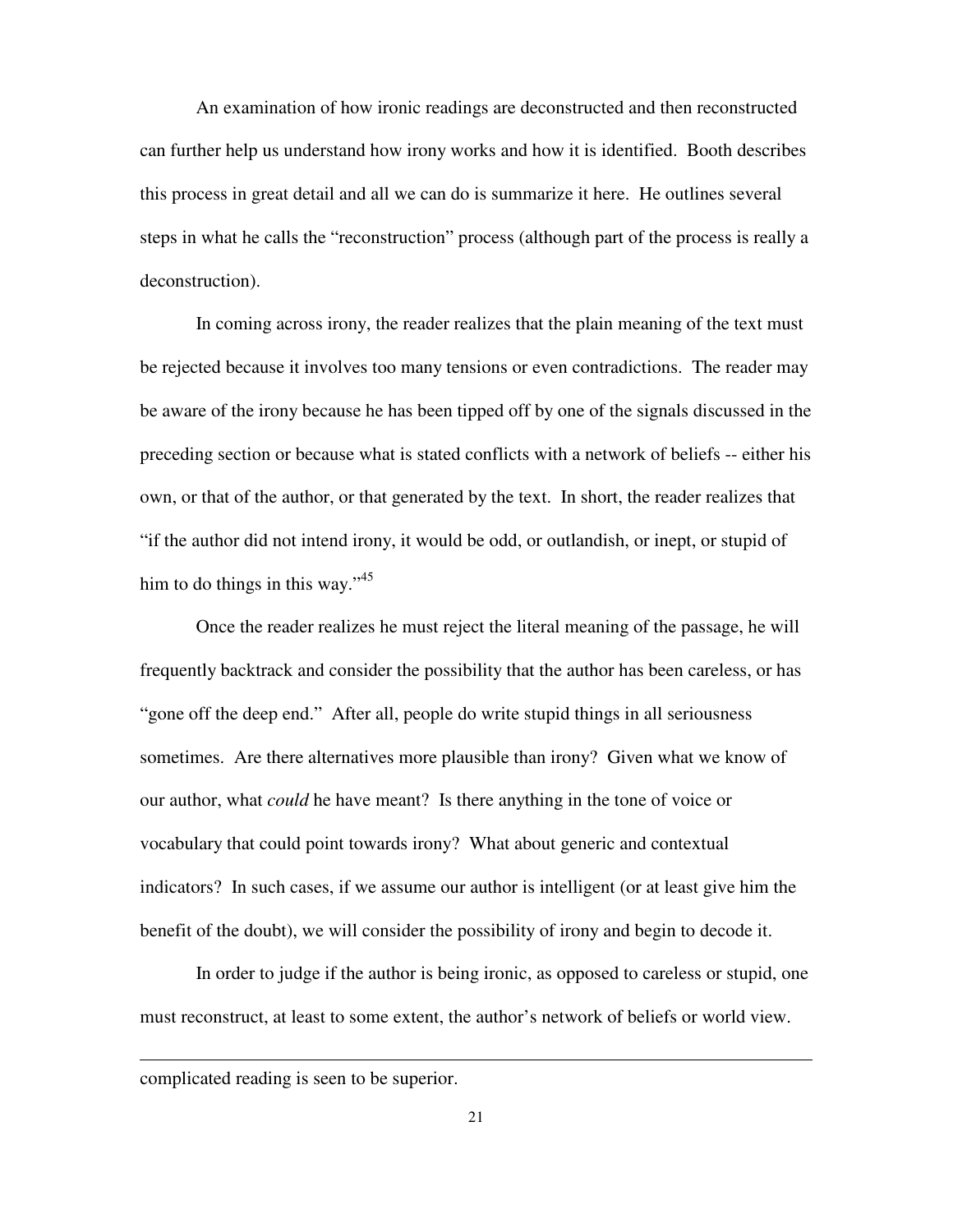If we find he could not have been serious, we must choose a new meaning. This may (but does not have to) involve para-phrasing the irony into non-ironic language as closely as possible.<sup>46</sup>

 Choosing this new meaning completes the reconstruction process. Of course, a good interpretation of the ironic statement will require choosing the meaning best in accord with the author's known network of beliefs and the rest of the text.

#### **THE LOCATION OF IRONY**

Where is irony located?<sup>47</sup> The location of irony requires us to take up the larger question of the location of meaning in general. Where is meaning found? Is it in the author's intent? Is it in the text? Is it in the reader's interpretation? Obviously, there are numerous contemporary scholars arguing for each one of these positions and not all the issues involved can be addressed here. Author-centered approaches, text-centered approaches, and reader-centered approaches all have their various strengths and weaknesses. But it seems best to say that successfully communicated irony is found in all three of these, author, text, and reader, because all three take part in the communication process and in some sense "coinhere" in one another. It would be a mistake to exalt any one of these to a position that excludes the other two.

 Certainly authorial intent carries a certain normativity. A good interpretation will be concerned with discovering what the author himself intended to communicate. Of course, there is an element of subjectivity in this. Our own beliefs may interfere with our

<sup>45</sup>Booth 52-3.

<sup>46</sup>Booth acknowledges this para-phrase can never capture the richness of the original irony and may not even be possible at all. See 6, 39.

 $47$ Obviously, this is a metaphorical question. Irony is not an object that can be put somewhere. But surely an exposition of irony cannot be expected to use exclusively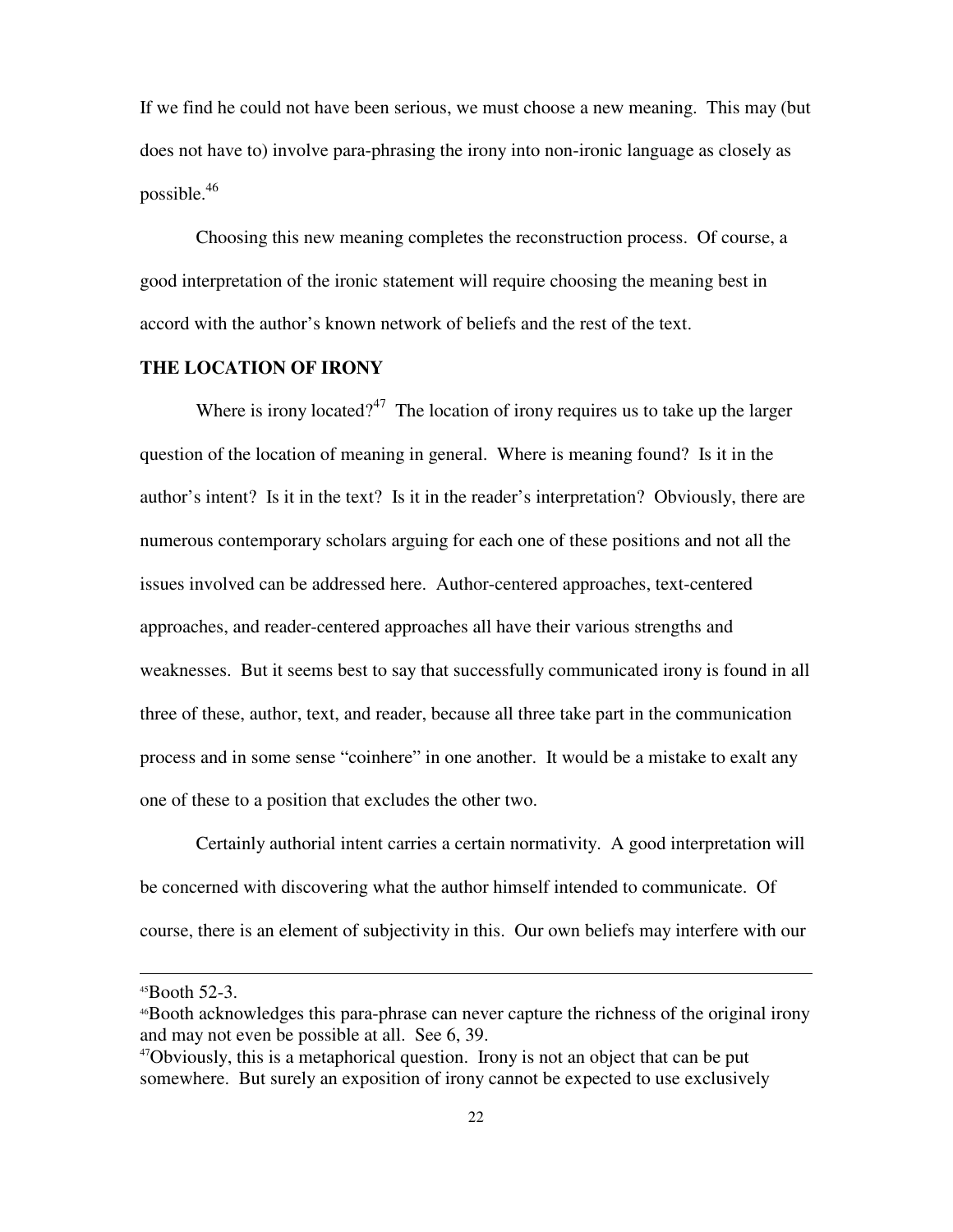understanding of the author's intention. Or, in reconstructing the author's own world view, we may attribute beliefs to the author that he does not hold, causing us to misconstrue his intentions. But it is important to recognize that authorial intent possesses a normative authority for all interpretation. It is the standard against which all interpretations must be measured. If we want to support an ironic reading of a text, we must demonstrate that the author did, or at least could have, intended the irony.<sup>48</sup>

 But it is not enough to look for irony in the intention of the author. After all, the author's intentions are largely closed off from us, apart from what has actually been written. Authorial intent can never be separated from the text itself. Our greatest point of access to the author's intentions are in the text as it comes to us from the author.<sup>49</sup> In a sense, we might say the author's intentions are embedded in the text. The text is the medium through which the author conveys his communicative intentions; it embodies his

literal language!

<sup>48</sup>Another complicating factor, and one which makes it unwise to focus exclusively on authorial intent, is that authors can, due to human fallibility, mis-communicate their intentions. Some authors poorly manage their media of communication and as a result their intentions are opaque. Thus, while we must never grant a text pure autonomy by cutting it loose from the intentions of the author who wrote it, we must also affirm that, in some sense, texts have meaning independent of authorial intent. Consider a student taking a test. He knows the answer, but for whatever reason, writes it incorrectly. The teacher will only be concerned with what is written on the page and will disregard the student's true (mental) intention. Or take a baseball analogy: Texts are like pitches after they leave the pitcher's arm. The pitcher may have aimed for the strike zone, but may misfire and end up throwing a ball. His intentions will not persuade the umpire to call a strike. This is not to say texts take on a life of their own once they leave the author's pen, but it does mean authors should carefully consider how their texts will be received and do their best to communicate exactly what they intend. In other words, follow the old cliché and "say what you mean" (even when using irony!). An interesting question which flows out of this, but which cannot be pursued here, is how responsible authors are for what communities of readers do with their texts, especially long after the text has been written. <sup>49</sup>Of course, if we know an author personally we can just ask him, but in cases where we do not have this personal access to the author, the text itself reveals more about his intentions than anything else we have.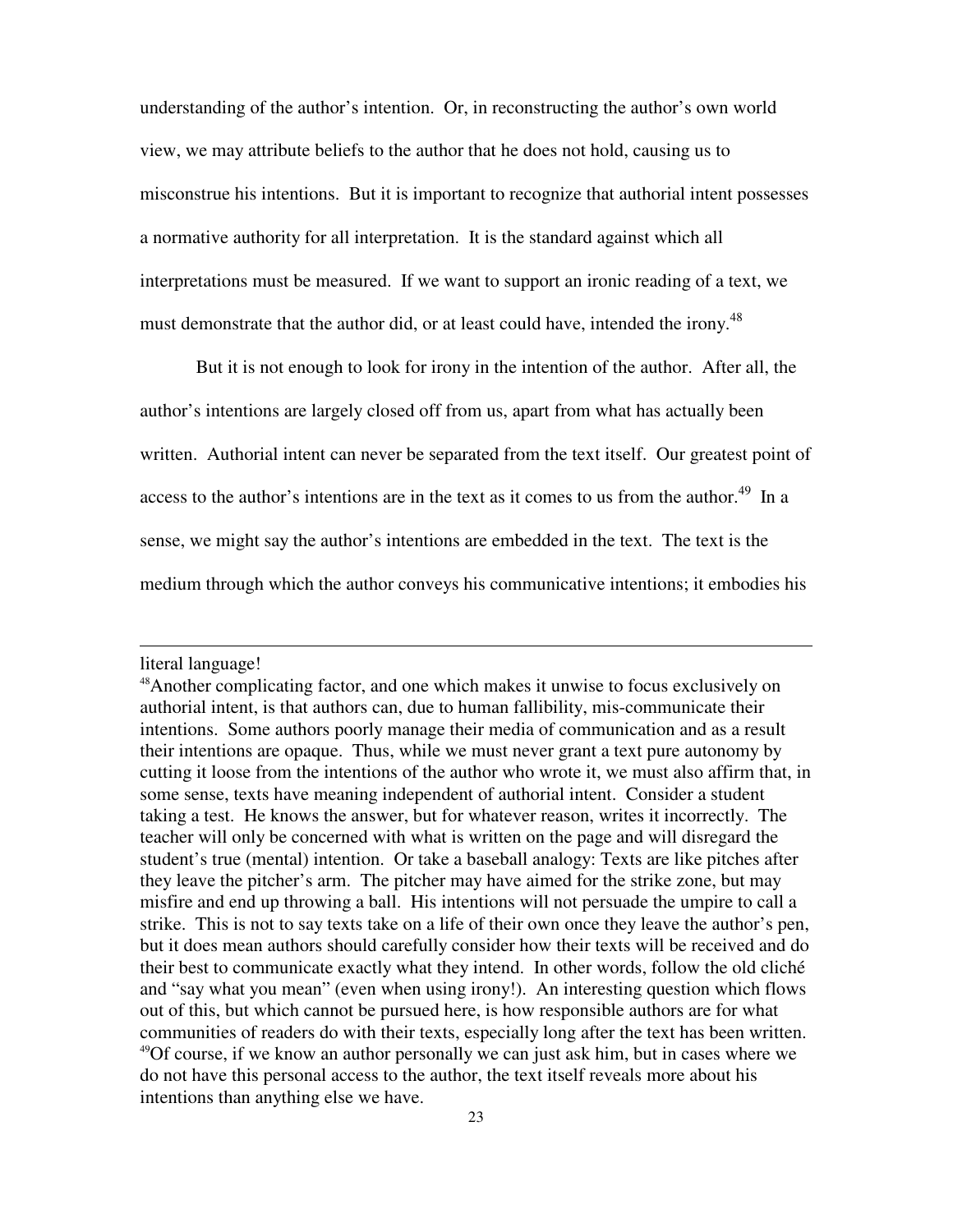intentions. Applied to irony, this means that if a reader wants to argue for an ironic interpretation of a text, he must show marks of irony in the text itself.<sup>50</sup>

Because no text is written into a void,  $5<sup>1</sup>$  the response of the audience to the text matters as well. In order for irony to be successfully communicated, it must be found not only in the author's intention and the text he has used to transmit that intention, but in the response of the audience to the work. An author must consider the audience he has in view: Will they have the requisite mental equipment and background beliefs to spot the irony? How should the irony be couched, so as not to be misunderstood by the intended audience? How can the author best insure that his intended irony will show up in the interpretation of a competent reader? If the intended audience does not grasp the irony intended by the author, the author has mis-communicated, and we may question whether or not irony is really present in the text at all.

 The response of the reader to irony has too long been overlooked but if a successful ironic communication (or "exchange") is to take place, the reader must be involved. There is no *communicative* meaning apart from the reaction of the reader to the author through means of interaction with the text. Consider the insight of Camery-Hoggatt on this point, in his treatment of the narrative text of Mark's gospel:

> [T]here is growing recognition that, though that range of reactions is informed and shaped by the narrative itself, as a kind of coinage exchange, there is more involved. The narrative is not all that matters in the narrative exchange.

 $50$ We have already examined the most important textual marks of irony in an earlier section of this paper.

<sup>&</sup>lt;sup>51</sup>Even if the author writes for himself, such as in a personal journal, there is still an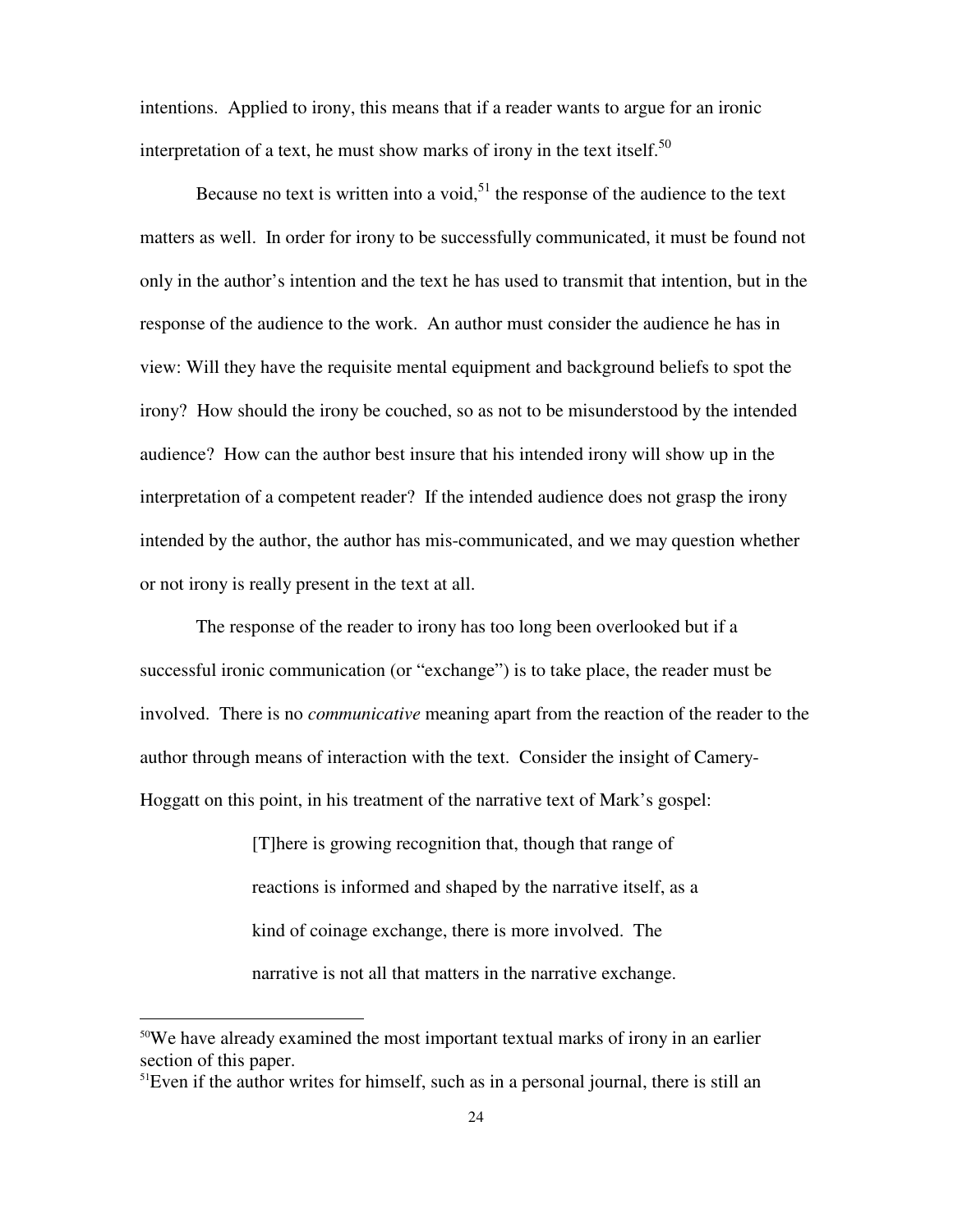The "reader" is someone who possesses specific competencies -- skills and bodies of knowledge -- against which the details of the narrative work out their rhetorical play. Those competencies can only be understood within the social and linguistic matrix which the author or redactor assumes. Thus sociology of knowledge is receiving increasing attention in literary scholarship. In the study of irony, this has entailed a subtle shift even in the way that irony is recognized and understood. Rather than viewing irony as a property resident within the *text*, scholars now recognize irony as somehow resident within the reaction of the reader. This is a shift which reflects increasing interest in the narrative exchange as a genuine human transaction, worthy of exploration in its own right.<sup>52</sup>

The next to last sentence of this quotation goes too far -- successfully communicated irony is present in *both* the text and the response of the reader, and we could add, it is also present in the original intention of the author, as we have already seen. But thus qualified, Camery-Hoggatt has made an important point: the response of the reader is crucial to the transmission of irony. In fact, the response of the reader is probably more important in the case of ironic texts than with most other literary devices since irony "requires of its hearers [or readers] the burden of recognition."<sup>53</sup> Irony forces the reader

audience -- himself!

<sup>&</sup>lt;sup>52</sup>Camery-Hoggatt x.

 $53$ Good 31ff.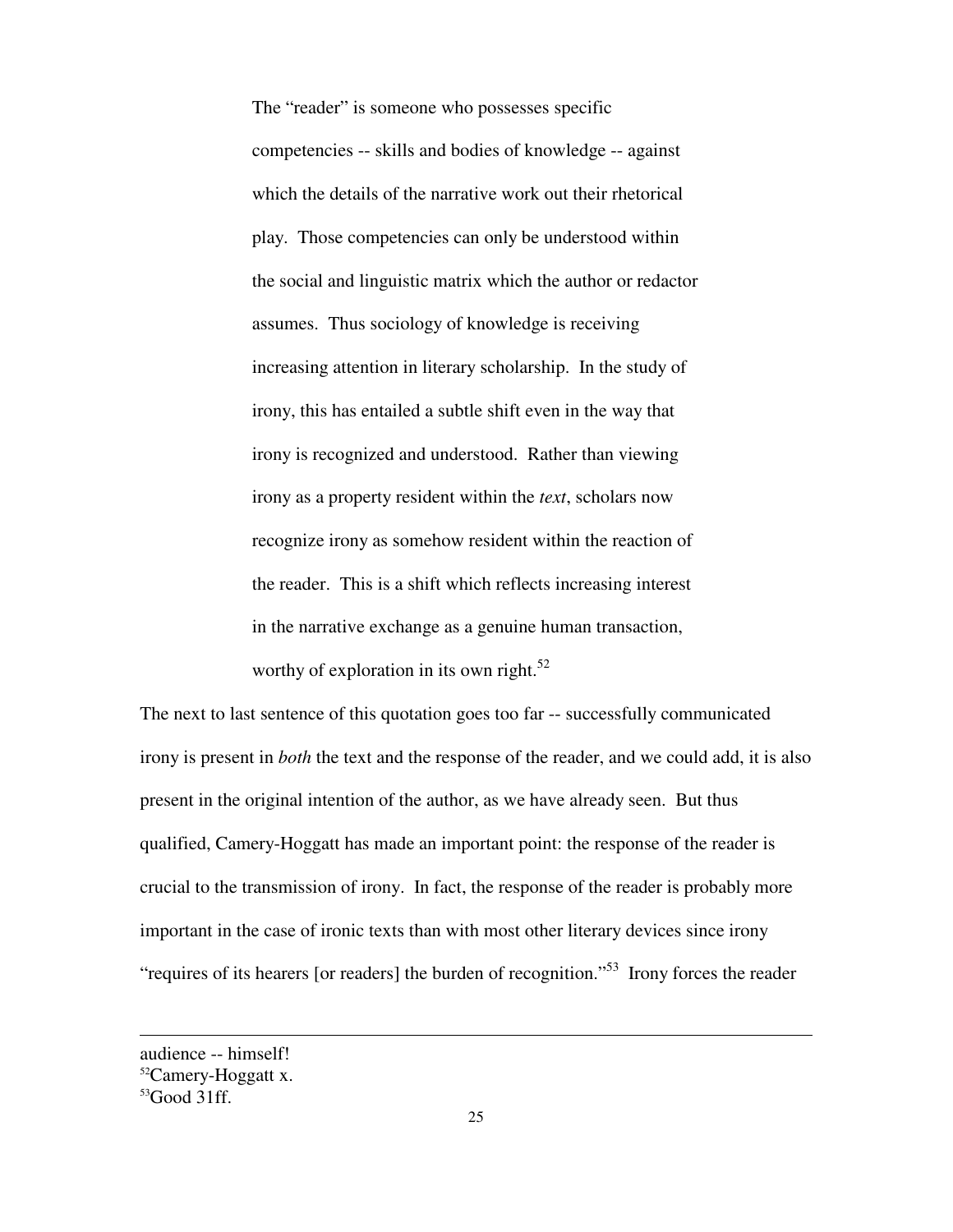to share the communication burden with the author by "reading between the lines."<sup>54</sup>

 Is it possible to for a reader to find irony where it is not? Can a reader "create" an irony on his own apart from the author? In one sense, yes. A text may end up having an ironic effect on a reader when it was not intended by the author and we should not totally dismiss this. An author may have said something in a literal fashion, which, due to a change in circumstance, becomes ironic in some sense.<sup>55</sup> However, cases such as these are unique and should be separated from cases where irony is an intended act of communication.<sup>56</sup> On the other hand, we can also answer the above question with a flat no. Readers may not be given a blank check that allows them to do whatever they like with a text. A case of irony that is the sheer creation of a reader is not a good interpretation. A competent reader will discover irony where it is intended and where it shows itself in the text, but will refrain from finding irony where it is not.<sup>57</sup>

 In concluding this section, we should note that the ideal case of irony leads to a harmony between author, text, and reader. The author's intentions are smoothly transmitted through his text, and then received by the audience in such a way that their interpretation matches what the author originally wanted to communicate.<sup>58</sup>

<sup>&</sup>lt;sup>54</sup>Thus the ironic author always risks misunderstanding. See Good 31f.

 $55$ It is also possible for an ironic text to lose its ironic features. See Good 23f.

<sup>56</sup>For more on irony that goes beyond authorial intent, see Good 32f.

<sup>&</sup>lt;sup>57</sup>For a more extended discussion on how we judge who is a competent reader, as well an examination of competencies that are assumed by a text and generated by a text, see Camery-Hoggatt 59ff and David Rhoads, Joanna Dewey, and Donald Michie, *Mark as Story* (Minneapolis: Fortress Press, 1999) 142ff.

 $58I$  think Booth has, in language quite different from mine, reached this same conclusion: Whether a given word or passage or work *is* ironic depends, in our present view, not on the ingenuity of the reader but on the intentions that constitute the creative act. And whether it is *seen* as ironic depends on the reader catching the proper clues to those intentions. It has become conventional to say that the reader discovers these clues "in the context." This is a safe enough way of putting it,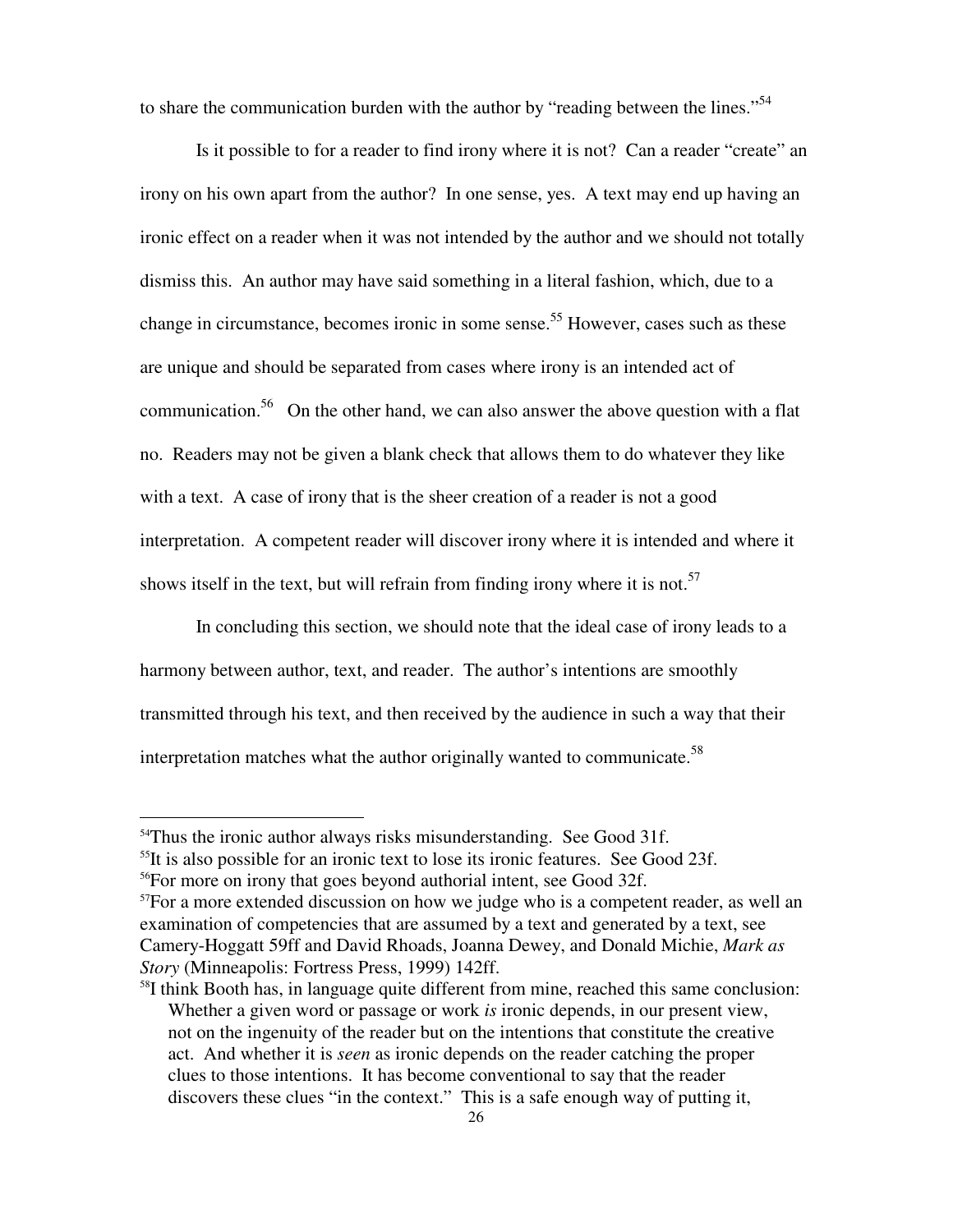#### **THE INTERPRETATION OF IRONY**

-

 All we have said so far about the marks of irony, the way irony works to achieve its effect, the procedure by which irony is deconstructed and reconstructed by the reader, and so forth, contribute to the proper interpretation of irony. In examining these features we have laid the ground rules for the interpretation of irony. But a word of caution should be added here. As we have seen, irony is a complex literary technique. The complexity of irony is appropriate since irony is almost always used to draw attention to the complexities of the world, language, and our experience. It would be ironic indeed if such a complex literary device were used only to communicate the simplest ideas! Interpreting irony involves all the ambiguities and problems we have already looked at. Therefore, we must avoid the temptation to reduce it to a matter of a few simple rules, just as we must avoid simplistic definitions. Interpreting irony is more of an art than a science, more like a skill or craft acquired and perfected by repeated experience and imitation of others, than a mechanical technique. One can not simply expect to press a few interpretive buttons on a text, as though it were a machine or computer, and expect the meaning to pop out. Irony requires the interpreter to reflect, to work, to experiment, to discuss. Perhaps the difficulties involved will make some skeptical of all ironic interpretations or cause them to cave in to simpler explanations, but that is their loss. The difficulties and ambiguities involved in interpreting irony are present in the interpretation

provided we remember that we cannot know in advance which of many possible contextual matters will be relevant -- other parts of the work itself, knowledge about the author's life and times, or the reader's deepest convictions about what authors are likely to say in earnest. Even those of us who believe that "the text" is always in some sense final arbiter of meanings will find ourselves using many contexts that according to some critical theories are extrinsic (91) Note how Booth considers authorial intent, text, and reader response to each be important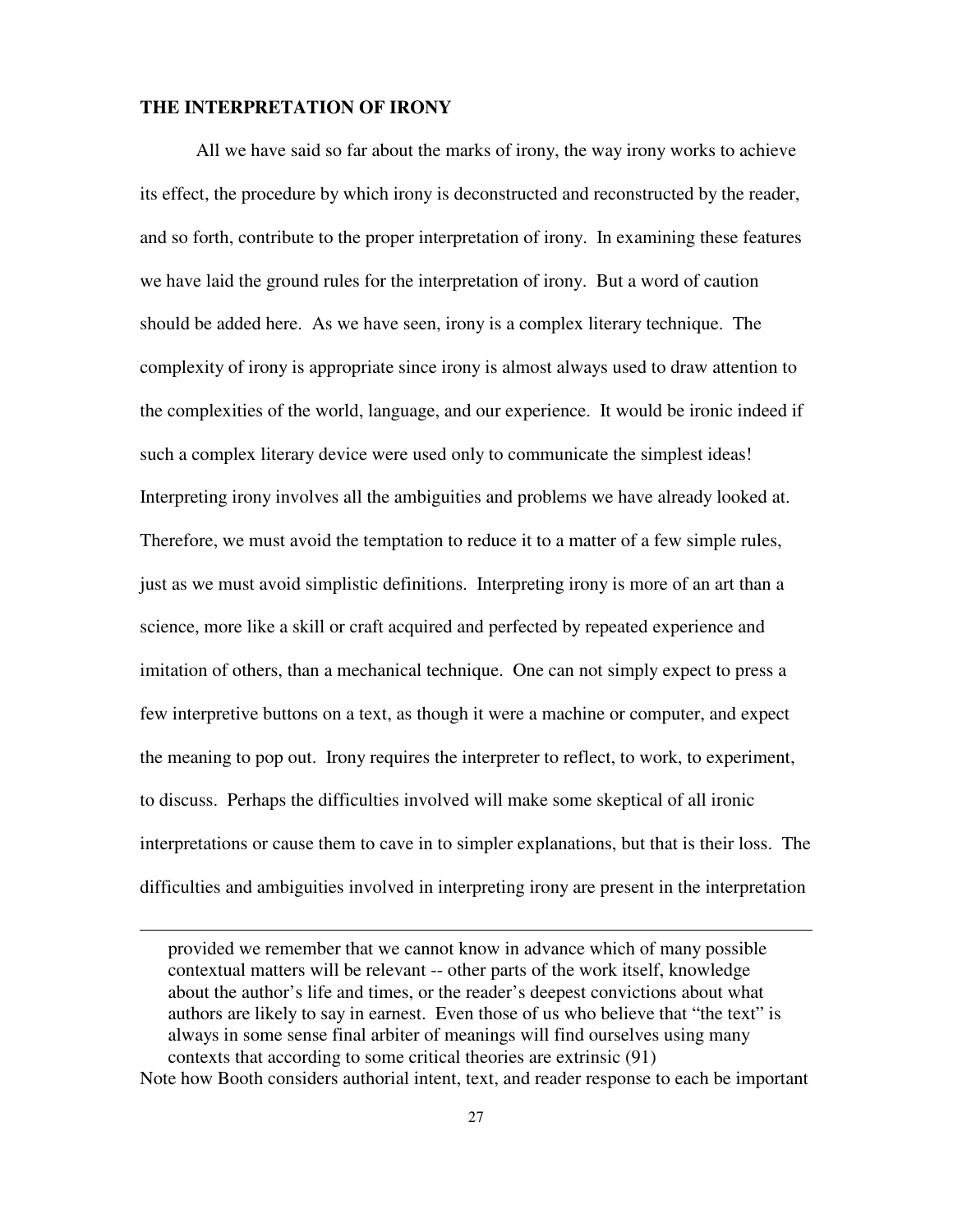of all art, language-based or not. Literary art rarely accommodates itself to the mind that must have everything neat and tidy. We must always remember: texts don't have decimal points.

## **UNDERSTANDING IRONY AND OTHER LITERARY DEVICES: BACK TO MATTERS OF DEFINTION**

 We have now come full circle in our discussion of irony. Have we made any progress in our understanding of the ironic? Are we better able to interpret and perhaps even create our own ironic texts? Are we now able to distinguish irony from its closely related literary cousins? Can we now offer a more precise formal definition of irony?

 Whether or not our discussion of irony aids us in understanding, interpreting, and creating ironic texts must be tested "in the field," i. e., through reading ironic texts and seeing what we can now do with them. Hopefully some light has been shed on the ironic. But what about the relationship of irony to other literary devices? Certainly irony has much in common with other types of literary texts and is sometimes defined in such a way as to be hardly distinguishable from them. Culpepper accurately describes the problem:

> To say simply that irony "consists in saying one thing and intending the opposite" or that it is "the disparity between the meaning conveyed and the literal meaning of the words" does not adequately distinguish irony from metaphor, symbol, or mockery. Muecke astutely diagnosed the problem inherent in such simple definitions: "The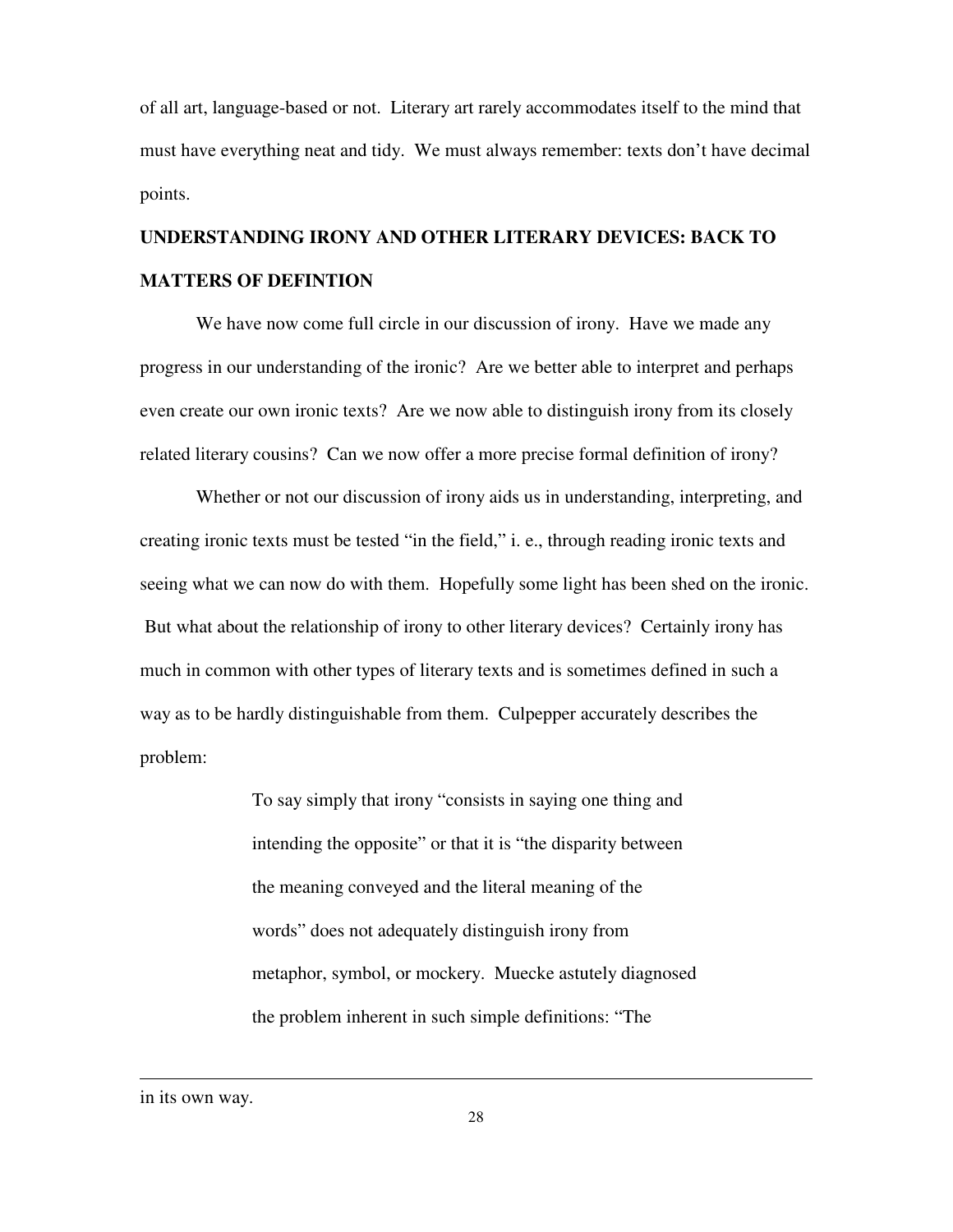principal obstacle in the way of a simple definition of irony

is the fact that irony is not a simple phenomenon. $\cdot^{59}$ 

 Singling out what makes irony unique is difficult and may even be impossible in some cases. While it would be a worthy project to compare irony to a whole host of related literary techniques, for our purposes it will be sufficient to compare irony to two similar literary devices, sarcasm and metaphor. $60^\circ$ 

 Most dictionary definitions of irony include sarcasm as a form of irony in at least one of their definitions, implying that irony and sarcasm are virtually synonymous. Conversely, most dictionary definitions of sarcasm include a mention of irony. Certainly there is a great deal of overlap between sarcasm and irony but there are also some crucial differences. Sarcasm can perhaps best be seen as a subset of irony, because, whereas all sarcasm is biting in tone, often times irony is more humorous than invective. Sarcasm usually does not aim to correct anything, but only mock, whereas irony, because of the reflection it requires to decode, usually does aim at reformation in some way. Sarcasm is usually simpler than irony and does not require the complicated deconstruction/reconstruction process that irony forces us to go through.

 Metaphor and irony are probably further apart than sarcasm and irony. Metaphor speaks of one thing in terms of the parts (not the whole) of something else. Metaphor makes a comparison, in which certain relevant features of one thing are attributed to something else. Metaphor draws two things together, placing them side by side in some respect, so that their similarities become evident to the competent reader. But in irony, there is not so much a comparison as there is a contrast. In ironic language, the writer

 $59$ Culpepper 166.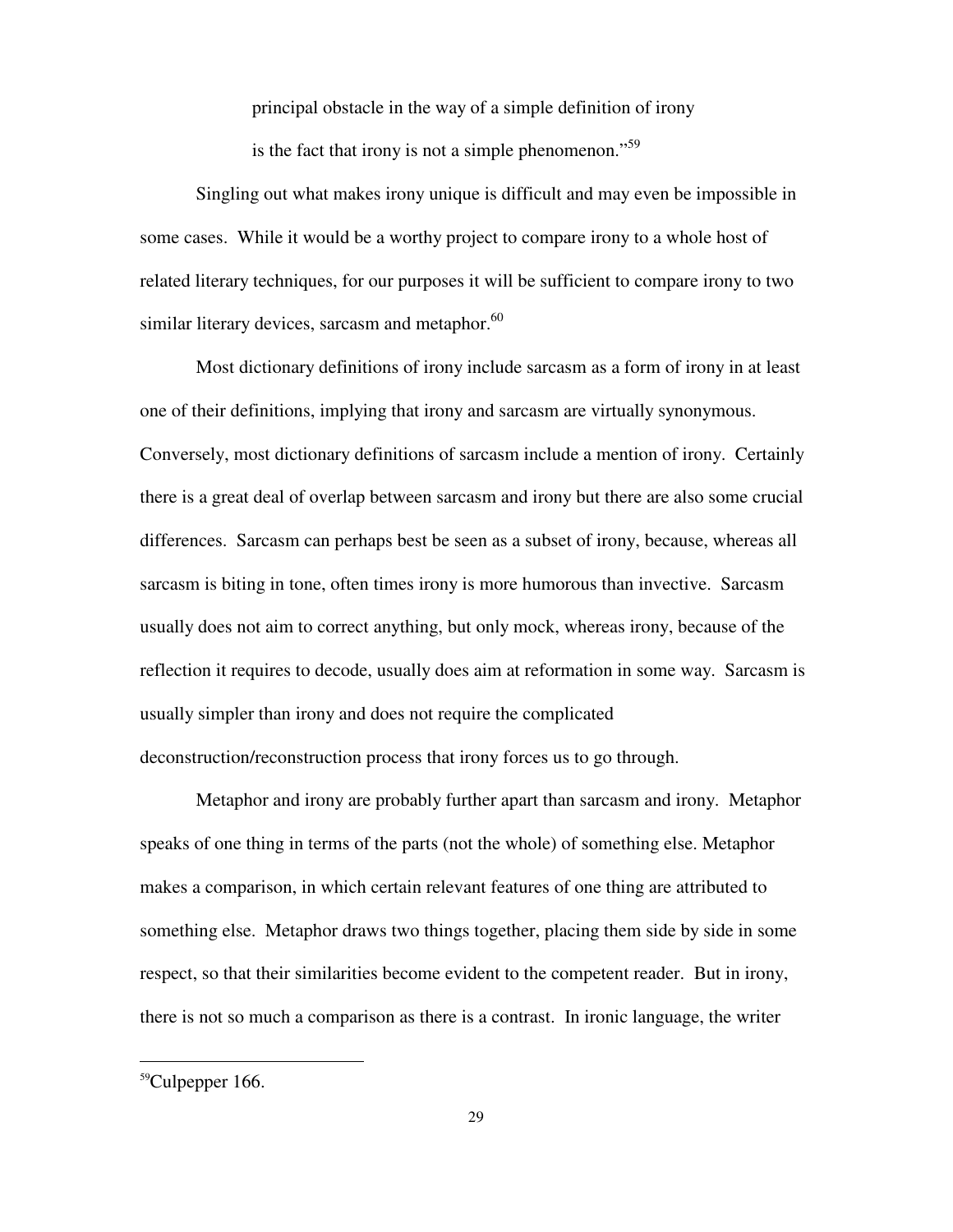contrasts truth and reality in such a way that the words mean virtually the opposite of what they appear to say.

 This difference between metaphor and irony (the fact that one is comparative and the other contrastive) has a bearing on the decoding process used for each. The process of deciphering metaphor is quite different from the deconstruction/reconstruction process involved in irony. Take a common metaphor as an example: "All the world's a stage." Deciphering this metaphor requires us to pick out just what properties of a stage are applicable to the world. If we say the world has a curtain in front and seats facing it from below and costs \$5.00 to see when a show is playing, we have missed the point of the metaphor. Metaphorical language may not be any easier to unravel than ironic language, but the process is substantially different. In metaphor, the reader reflects on the *comparison* between the two objects and decides what features of the one are being applied to the other. Metaphor exploits some analogous relationship between two things. The role of the reader is to puzzle out the analogy. In irony the reader reflects on the *contrast* between the text's surface level meaning (which is only the apparent meaning) and the subtextual meaning (which is the intended meaning). Irony presents an indirect contradiction between an action or expression and the context in which it occurs; it exploits the contrast between "is" and "ought" or between expected conditions and actual conditions. The role of the reader is to feel this tension in the text and resolve it.

 While being able to distinguish irony, as much as possible, from other related literary devices is helpful, it is not the same as producing a definition of irony. Earlier in this paper we sought to move towards a definition of irony without ever really arriving at

<sup>60</sup>For a fuller comparison of irony to other literary devices, see Good 25ff.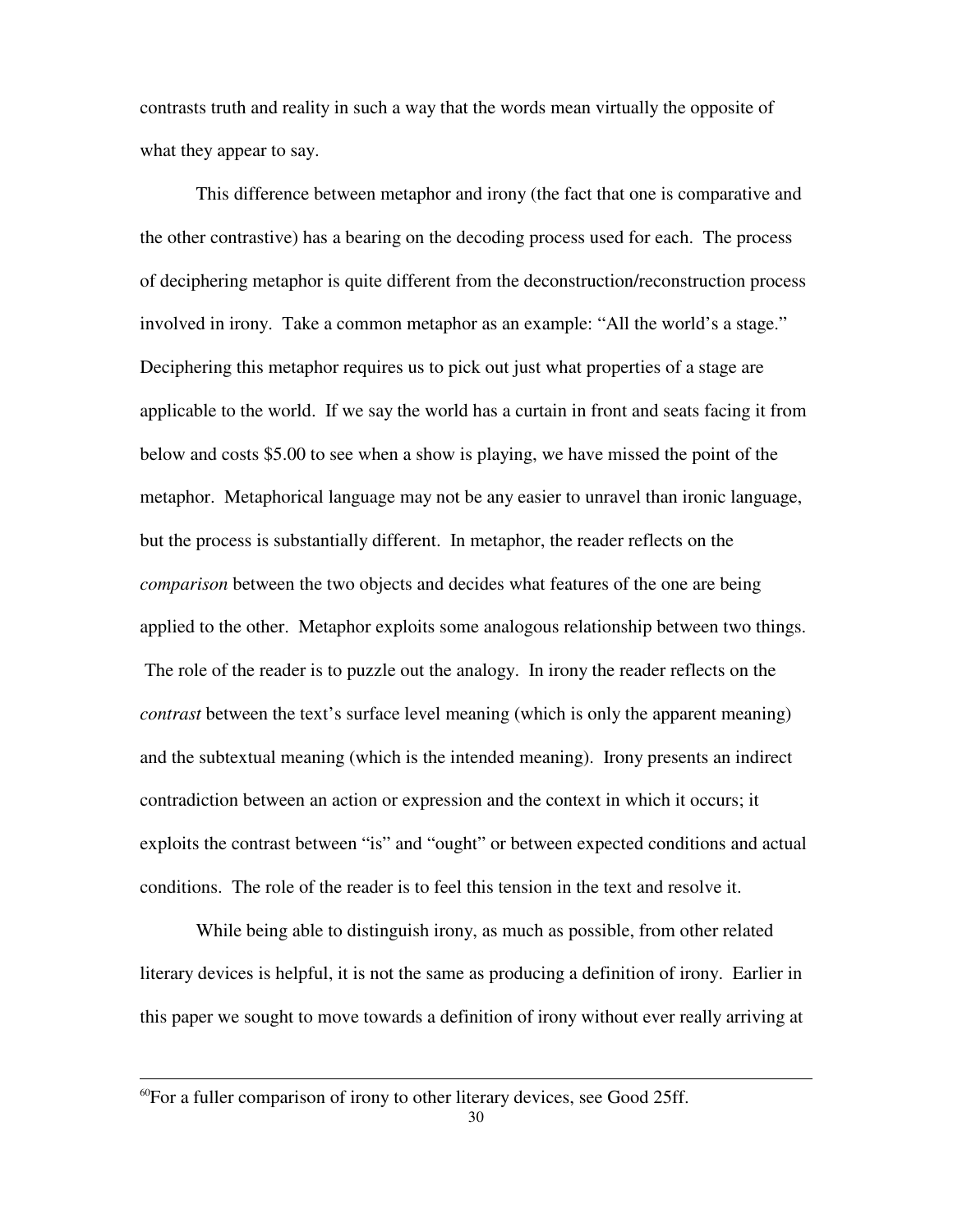our goal. Even here, near the conclusion of this paper, we are doomed to fall short of a truly adequate definition. However, our failure to give a formal, precise definition does not make our project a failure. We can still experience the pleasure of irony -- and even achieve a great deal of clarity and certainty about it -- without a Webster-type explanation. Perhaps, even in this, there is something revealing about irony. Irony is better enjoyed than explained, better delighted in than dissected.

## **MARK'S USE OF IRONY AND MARKAN**

## **INTERPRETATION**

# **MARKAN IRONY IN LIGHT OF THE HISTORY OF MARKAN INTERPRETATION**

 We have found irony to be a rather elusive language game, but one which can be used to great effectiveness if successfully executed. Now we must turn back to Mark: Has Mark successfully communicated his ironic message to his readers? Have his winks, sly smiles, and raising of the brow been totally lost on the part of his reading community? To make this evaluation, we must consider the history of the interpretation of Mark's gospel.

 If Mark's gospel is ironic by design, as this paper has claimed, why was it missed for so long? Perhaps it was not. After all, the vast majority of Markan readers have not left us a record of their interpretation. Perhaps many of Mark's readers through the centuries have intuitively sensed his ironies, but lacked the wherewithal to correctly label them. Nonetheless, we still must reckon with the fact that, with few exceptions, prior to the last twenty years, Mark's use of irony was largely overlooked by commentators. A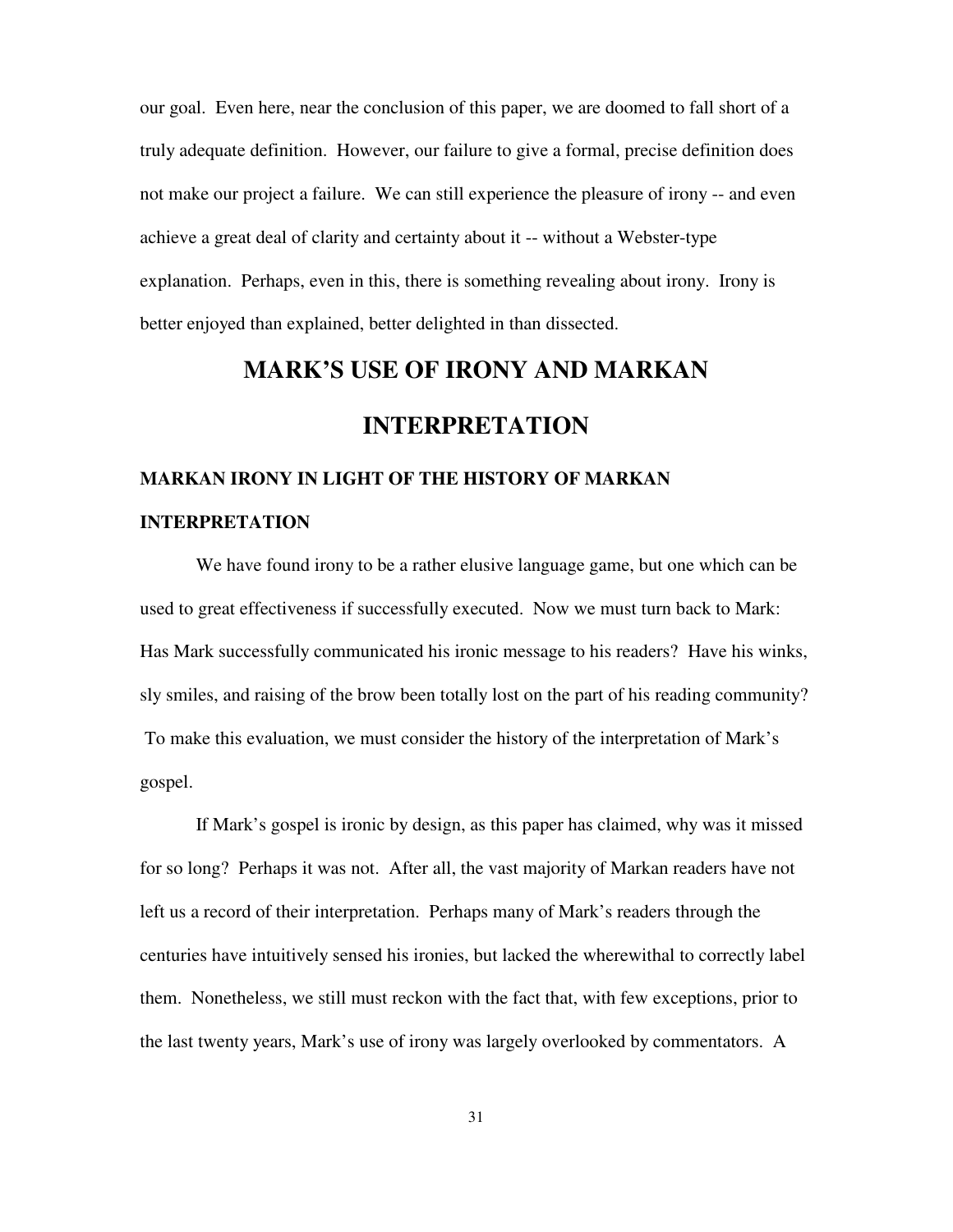notable exception, and perhaps the scholar who did the most to alert modern readers of Mark to the use of irony in his gospel, was Thomas Hobbes.<sup>61</sup> But, on the whole, why did so many readers for so many years overlook irony in Mark? What blinders kept Mark's readers from perceiving his many ironic touches? Perhaps genre considerations had something to do with it -- since Mark was read as religious literature, it was taken too seriously to be seen as ironic.(Never mind the repeated and obvious use of sarcasm by Jesus and Paul against their opponents!)<sup>62</sup> Perhaps Markan irony was missed because those who would be most inclined to see it -- the scholarly establishment -- were too concerned with other aspects of the text, such as matters of theology and history.<sup>63</sup> Perhaps most readers of Mark have simply been unliterary and obtuse (somewhat like the disciples!). It must be noted, however, with the rise of interdisciplinary biblical studies, literary analysis of biblical texts is becoming much more common and is paying rewarding dividends to those who have taken the time to look at the Bible from a literary standpoint. As far as Mark is concerned, numerous special studies have focused on irony, such as those by Camery-Hoggatt and Fowler, and these insights are beginning to trickle down to the commentators.It is now quite standard to see any scholarly study of Mark include at least some reference to Mark's employment of irony.<sup>64</sup>

 It may be objected that in these literary studies on Mark, modern literary-critical techniques are being applied illegitimately to ancient texts. In some cases this may be a

<sup>61</sup>Booth 28. Hobbes noted irony at Mark 15:18 in particular.

<sup>62</sup>For more on this point, see Elton Trueblood, *The Humor of Christ* (San Francisco: Harper Collins, 1964).

<sup>&</sup>lt;sup>63</sup>Ryken, 20, offers this explanation.

<sup>64</sup>For evidence, see Leland Ryken and Tremper Longman, *A Complete Literary Guide to the Bible* (Grand Rapids, MI: Zondervan, 1993) 389f. For more on why Mark's use of irony was overlooked or ignored for so long, see Camery-Hoggatt 13ff.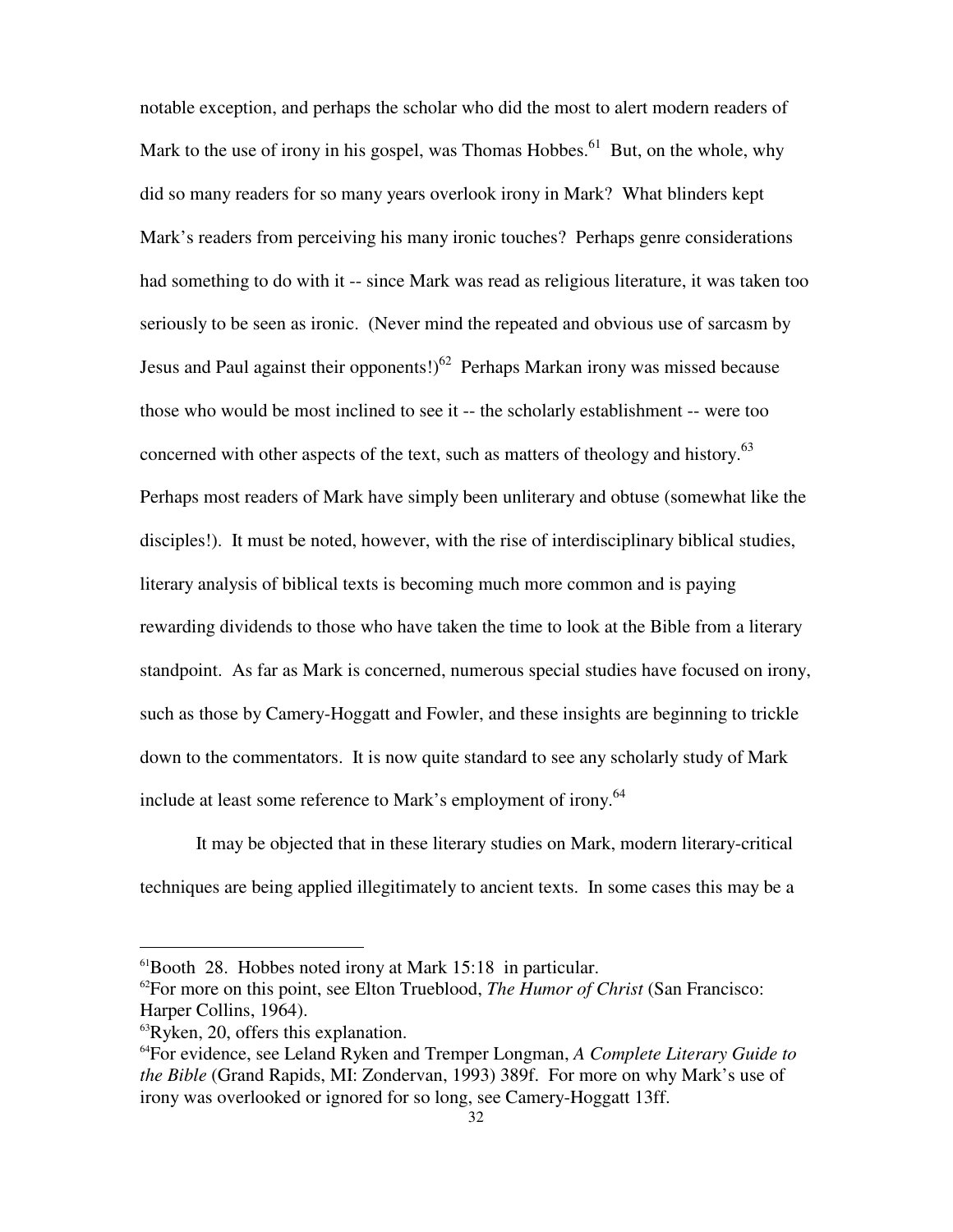valid complaint, but in the case of irony there is no reason why it would be. Literary critics have found irony to be a virtually universal cultural phenomenon, and certainly it was known among the ancient Greeks and Hebrews, whose civilizations and literature form the cultural backdrop for Mark (and the rest of the New Testament).To read Mark ironically is quite natural in its historic, social, and literary setting.

#### **THE PURPOSE OF MARKAN IRONY**

 Mark has seasoned his gospel with an ironic flavor. The irony is clearly in the text by design. It is the result of the storyteller's intention. Textual strategies are deliberately employed to evoke ironic responses. And, if the communicative act is successful, irony will show itself in its effect on Mark's reader. Interpreters of Mark might wonder why he has used irony so thoroughly. Surely it has to do with the purpose of his gospel, which, given the abrupt ending, $65$  is to call on the reader to "finish the story" by becoming a true disciple of Jesus.<sup>66</sup>

 Ironologists have also noticed that irony builds a sense of community among those who "get it" and this could be part of Mark's purpose as well. Irony divides readers into insiders and outsiders, those who can decipher the irony, and those who fail to do so. By using irony in a deliberate but covert fashion, Mark has produced a narrative with power to form community. Whether or not Mark's use of irony is, in the end, persuasive -- that is, whether or not it makes the reader want to join the community his gospel has created --

<sup>&</sup>lt;sup>65</sup>Assuming, of course, that the text should end at 16:8.

<sup>66</sup>As Fowler says (248), "How the reader responds to the end of Mark's gospel is what the end of Mark's gospel is all about." That is not to say that a call to discipleship is the only purpose Mark had in writing, but clearly it is one of his major goals. It is part of an overarching rhetorical strategy aimed at persuading readers to see the ministry of Jesus as Jesus himself saw it, to win their loyalty to his cause, even if it means undergoing persecution from "outsiders" who don't "get it," and to accept the paradoxical pattern of